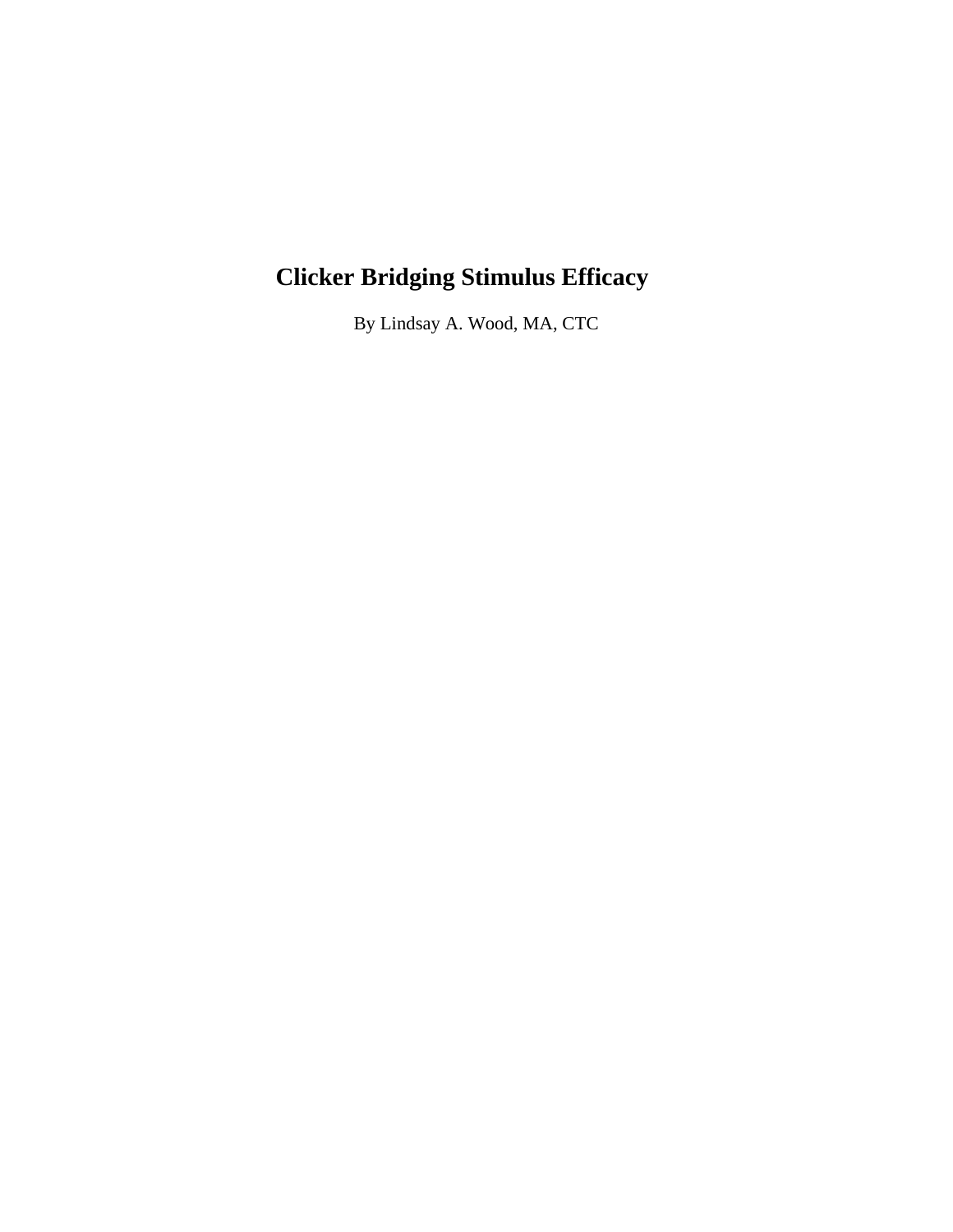## Abstract

Acquisition of a multiple component task, such as approaching and touching a target apparatus on cue, plays an important role in animal training and husbandry. Experimental training of two groups of 10 naïve dogs *(Canis familiaris)* to perform the target task differed only by the assigned bridging stimulus: a clicker or spoken word "good." Although both types of bridging stimuli are used in the training field to indicate the precise instance of correct behavior, this study represents the first systematic comparison of the efficacy of these two types of bridging stimuli. There was a decrease of over 1/3 in training time and number of required reinforcements for the clicker as compared to the verbal condition group. The clicker trained dogs achieved behavior acquisition in significantly ( $p < .05$ ) fewer minutes and required significantly fewer primary reinforcements than verbal condition dogs. The difference in effectiveness of the two bridging stimuli was most apparent at the onset of each new task component. It appears that use of the clicker, by providing a more precise marker than a verbal bridging stimulus, is responsible for superior acquisition of complex behaviors such as that studied here. The facilitation of learning provided by the clicker bridging stimulus has important implications for animal training, especially when professionals are confronted with time constraints. The potential of the clicker stimulus to improve animal learning throughout the entire process of a behavior may not only increase the rate of behavior acquisition, but also reduce animal frustration and further enhance the relationship between trainer and animal.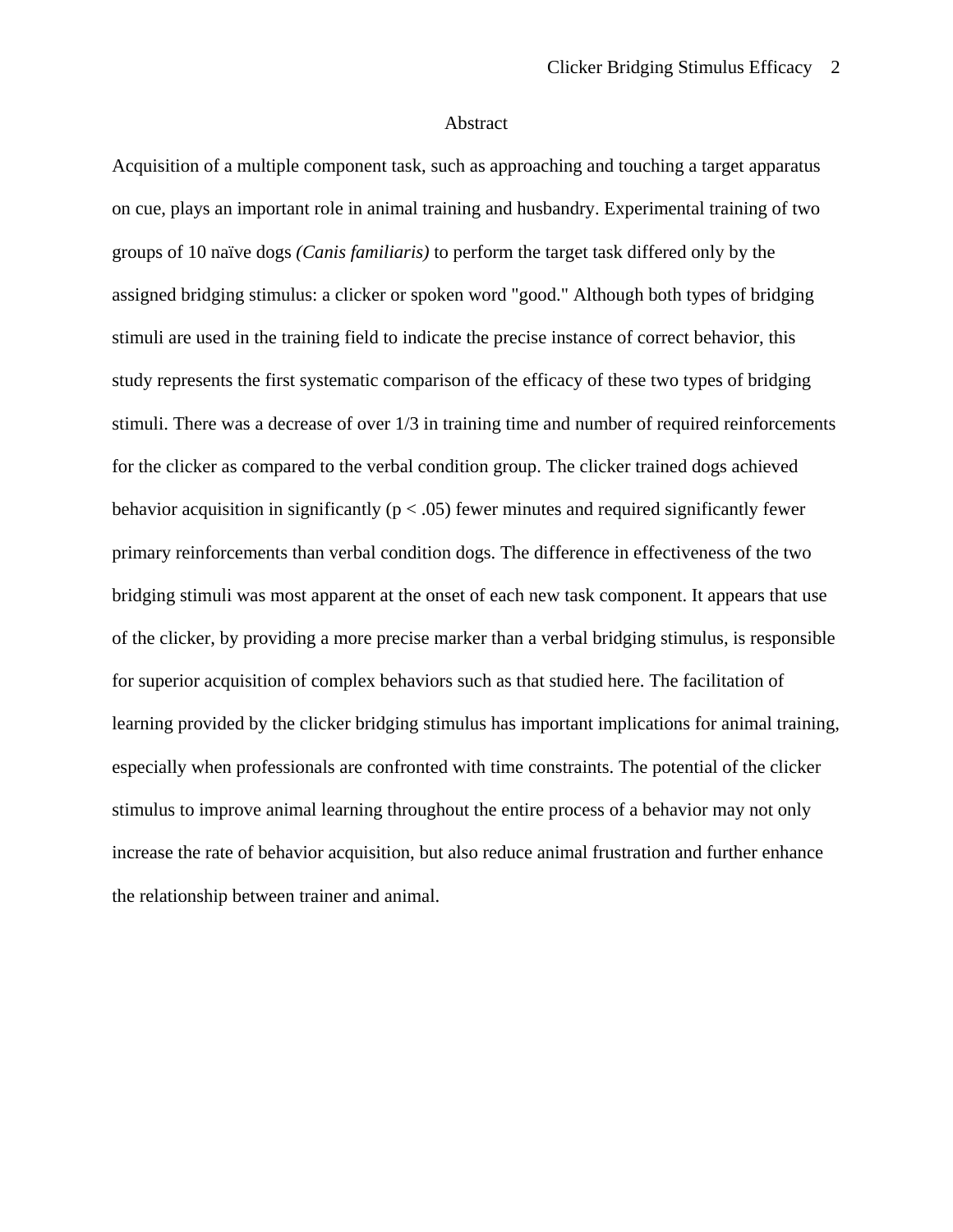## Acknowledgements

I would like to thank Sheila Chase, Diana Reiss, and Donald Moore for their incredibly valuable support and feedback throughout this thesis endeavor; Dana Rocco, the staff, and dogs of the New Rochelle Humane Society for making this research possible; Martin Chodorow for his statistical assistance, Kenneth and Alecia Wood for their apparatus construction skills; Karen Pryor for the inspiration and invaluable manuscript feedback; Linda Erb, Jean Donaldson, and Janis Bradley for the development of my training skills and supportive comments on the manuscript. This research was approved by the Hunter College Institutional Animal Care and Use Committee.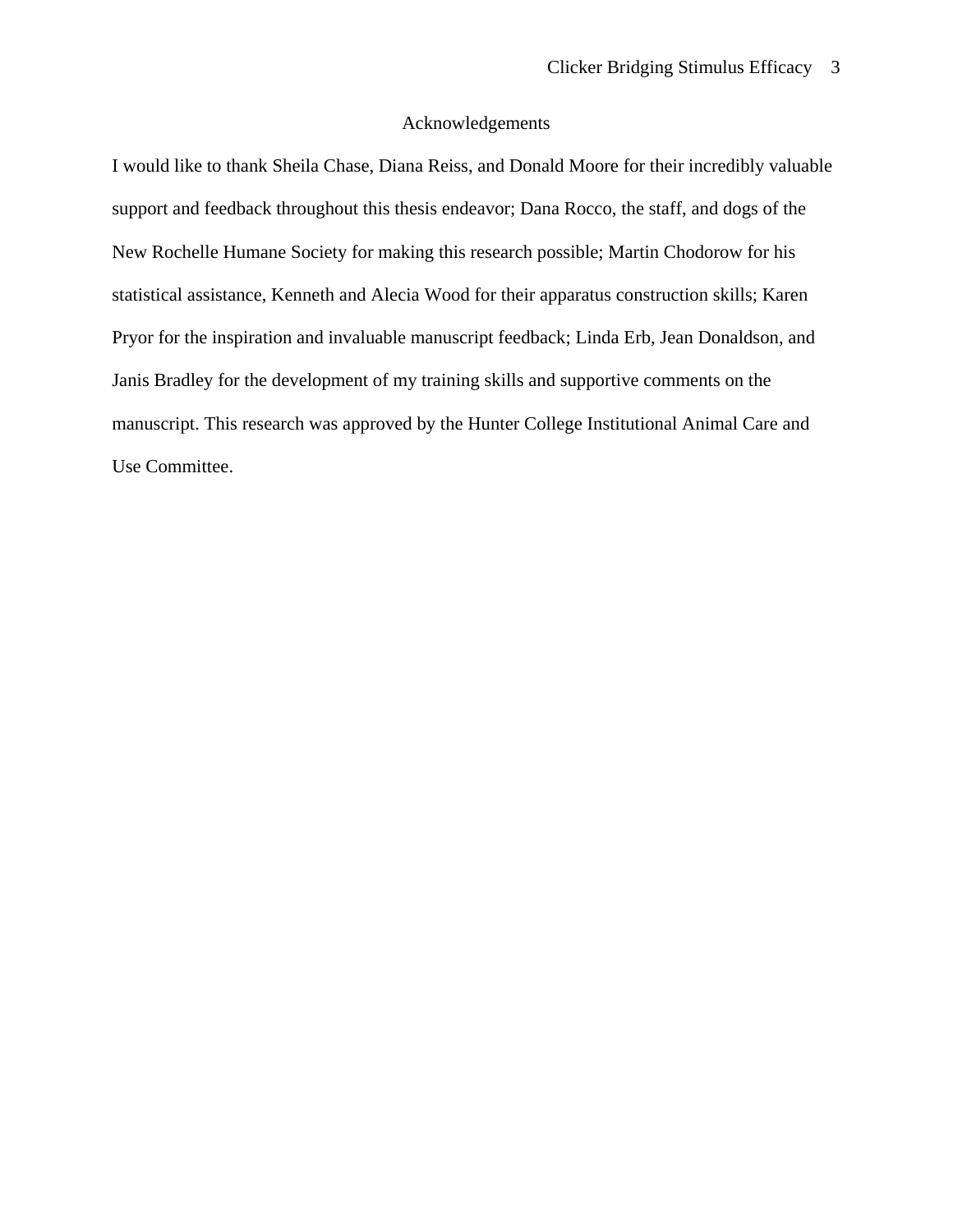## An Analysis of the Efficacy of Bridging Stimuli

In the field of animal training, learning is improved by the continual modification and refinement of training techniques. As this discipline has its roots in psychology, the application of learning theory to animal behavior forms the foundation for the training process (Breland & Breland, 1951, 1966; Skinner, 1951; Skinner, 1938/1999). The training procedure relies entirely on multimodal communication between trainer and animal. This transactional system is based upon a multiplicity of signals including both verbal and nonverbal means of communication (Berko, Wolvin, & Wolvin, 1995). As behavior in response to transactional communication consists of "an ongoing stream of activities" (Domjan, 2003) it becomes increasingly important for a trainer to indicate which of the animal's responses is correct in the training scenario.

 In the training procedure, animal learning is limited largely by how well professional trainers can facilitate the learning process. Behavior training is a step-by-step progression of teaching an animal to offer a particular behavior in response to a specific cue. In the initial stages of this process, the animal learns to emit behaviors based on the consequences that follow, a type of learning known as operant conditioning (Skinner, 1938/1999). For example, if a dolphin dives and immediately receives fish reinforcement from the trainer, the behavior of diving is strengthened and its probability of recurrence increases.

 Once the desired behavior is readily offered, the trainer teaches the animal to demonstrate the behavior only in response to a specific cue such as a spoken word or hand signal. Such a cue is known as a discriminative stimulus or  $S<sup>D</sup>$  (Skinner, 1969). The discriminative stimulus is introduced just prior to each performance of the behavior; only correct responses in the presence of the specific cue are reinforced. In this way, the animal learns that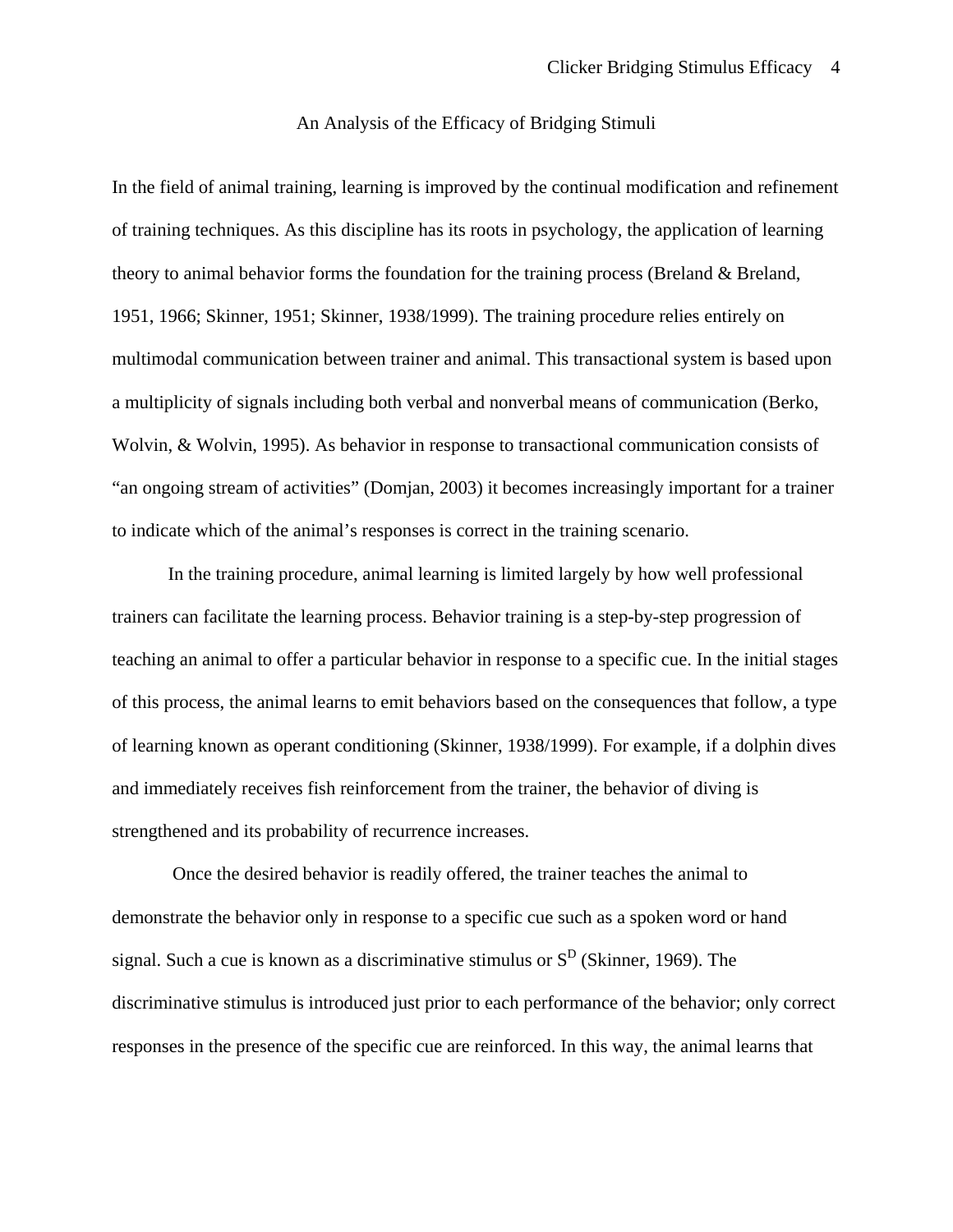reinforcement is contingent upon correct performance of the behavior only after presentation of the discriminative stimulus (Pryor, 1984).

 To train a novel behavior, trainers often use food rewards to reinforce existing behaviors that approximate the final desired behavior. The technique of reinforcing successive approximations of the desired behavior is known as shaping (Skinner, 1951). To pinpoint a response that approximates the desired behavior, a trainer may sound an auditory stimulus such as a whistle, clicker, or specific spoken word at the exact moment the correct response is offered (Pryor, 1984; Skinner, 1951). After sounding the auditory stimulus, the trainer will deliver food or other potent primary reinforcer to the animal. In the learning and training literature (Domjan, 2003; Miltenberger, 2001; Skinner, 1951) The previously neutral auditory stimulus is known as a conditioned stimulus (CS) and the primary reinforcement with which it is paired is known as an unconditioned stimulus (US). Demonstrated by Russian scientist Ivan Pavlov in 1927, this process of learning by association is termed classical conditioning. Classical conditioning establishes the auditory stimulus as a reliable predictor of food and conditions the animal to recognize the stimulus as a reinforcer in and of itself.

 Once associated with primary reinforcement, the auditory stimulus is used by animal trainers to provide immediate reinforcement for a correct response (Domjan, 2003; Skinner, 1951). Training professionals refer to a stimulus used in this manner as a secondary or conditioned reinforcer (Domjan, 2003; Miltenberger, 2001; Skinner, 1951). The use of a conditioned reinforcer provides identification of a specific correct behavioral response even if the primary reinforcement cannot be delivered at that precise moment in time (Breland  $\&$ Breland, 1966; Pryor, 1984, 2006). As "conditioned reinforcers can serve to bridge a delay between the instrumental response and the delivery of the primary reinforcer,"(Domjan, 2003),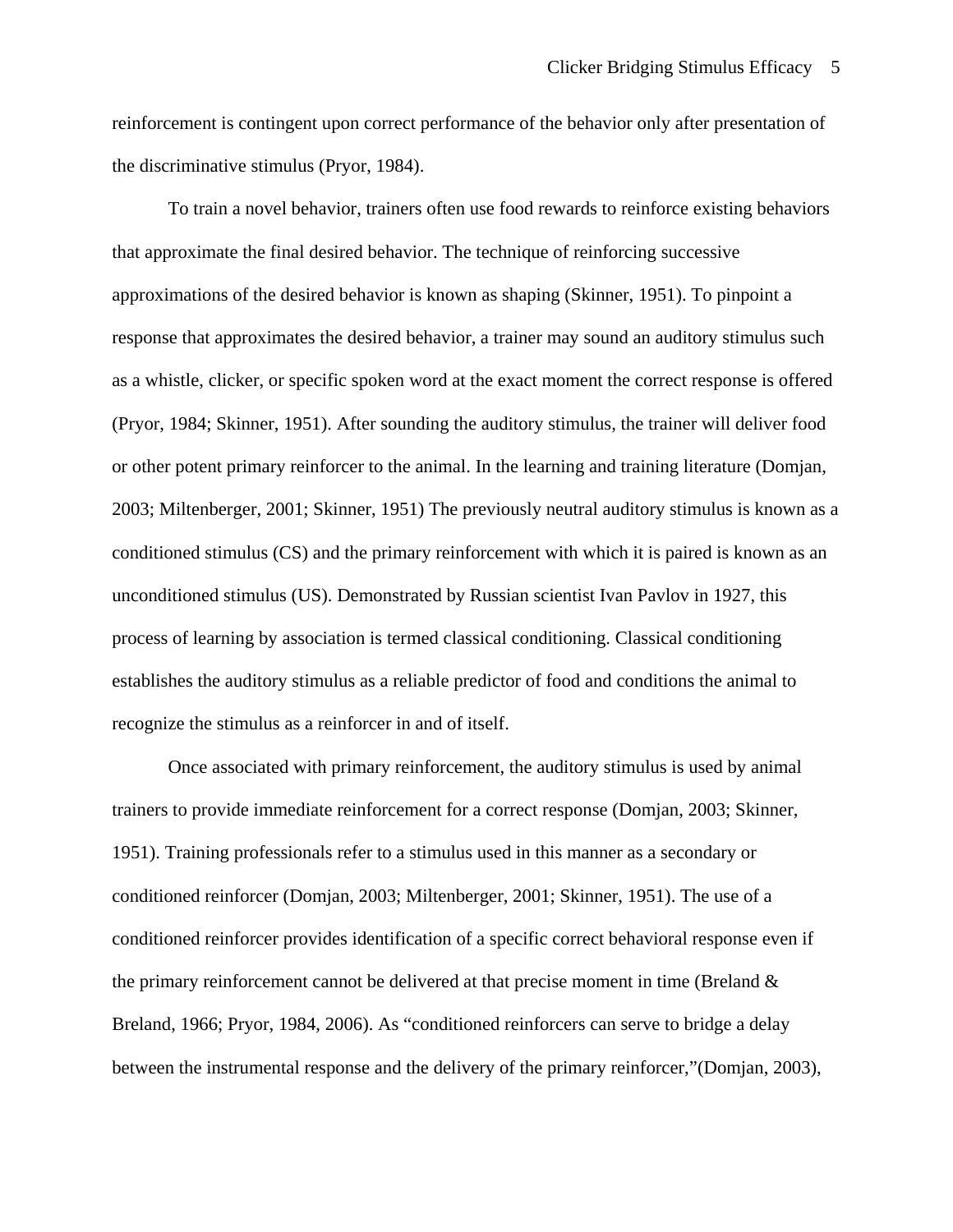animal training professionals often employ the term "bridging stimulus" or "bridge"(Breland  $\&$ Breland, 1966; Pryor, 1984; Ramirez, 1999). Professional dog trainers also refer to a conditioned reinforcer as a "reward marker" as it specifies the behavior that will receive reinforcement (Donaldson, 1996). Because it identifies the animal's movement, the auditory stimulus may also be termed an "event marker" (Pryor, 1984, 2005b; Ramirez, 1999). Throughout this paper, I will use the term "bridging stimulus" consistently to refer to auditory stimuli used to provide immediate reinforcement for a correct response.

 It is highly possible that the type of bridging stimulus used in a training scenario may play a critical role in animal learning. To determine if one method facilitates learning over the other, it is necessary to evaluate by scientific comparison the most common bridging stimuli used for animal training. Evidence for a faster rate of behavior acquisition by the use of a specific type of bridging stimulus may provide canine, zoo, and aquarium professionals with science based answers regarding the training technique most favorable for animal learning. Improvements in technique may expedite the training process by minimizing animal confusion, reducing frustration, and ensuring that interactions between trainer and animal are entirely positive. Results such as these may increase animal health and overall welfare by facilitating acquisition of important husbandry behaviors and fostering an environment in which training provides positive mental stimulation for animals.

 A very common bridging stimulus used for the training of domestic dogs as well as pinnipeds in human care (seals, sea lions, and walruses) is a verbal stimulus, such as the spoken word "good." However, there has been a recent movement in the dog training field toward the utilization of a clicker bridging stimulus, a tin "cricket" that produces a short, distinct sound when pressed (Alexander, 2003; Jones, 2002; Pryor, 1999, 2005a; Reid, 1996). Clicker training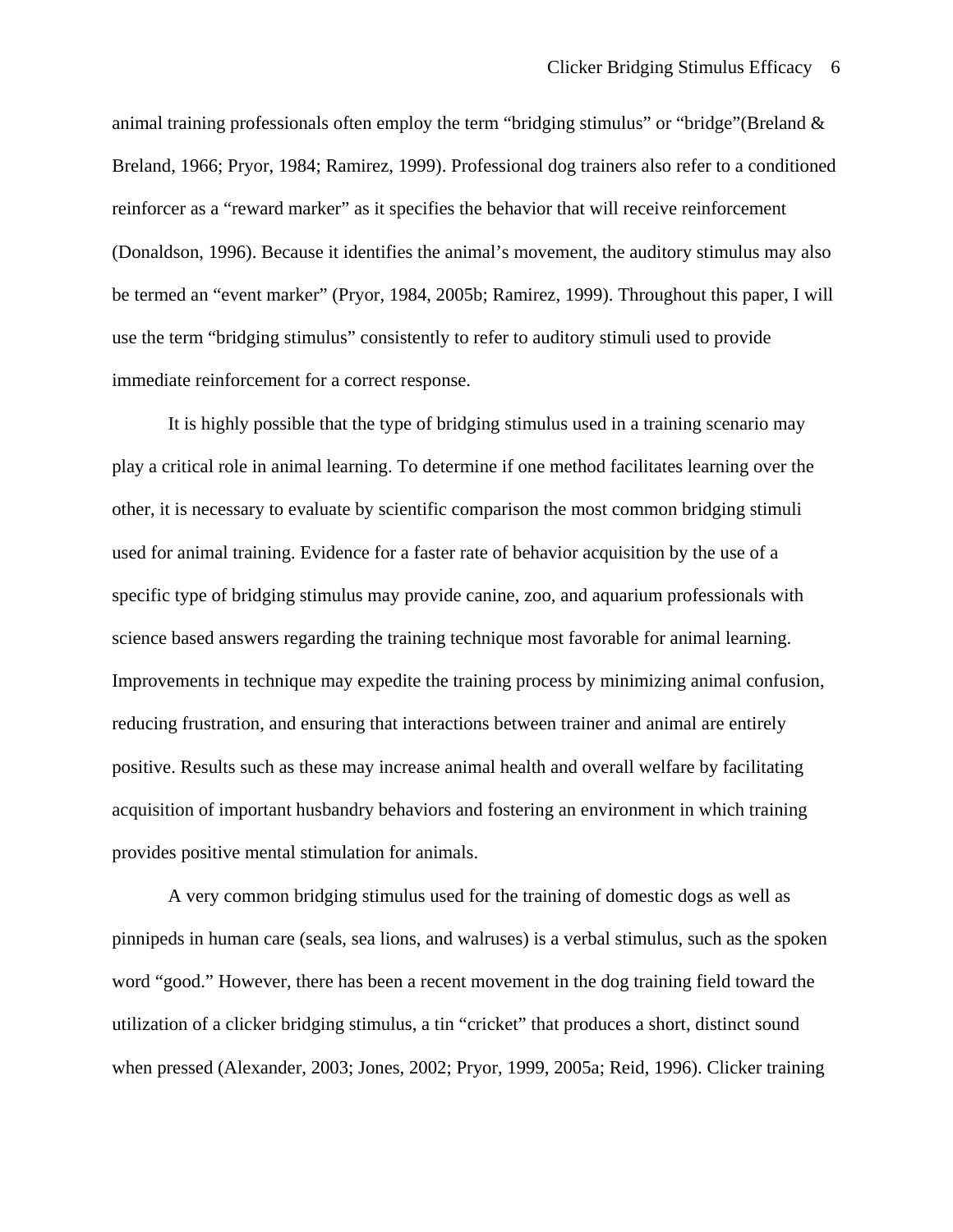professionals have reported faster novel behavior acquisition in dogs trained with a clicker in comparison to those trained with a verbal bridging stimulus (Jones, 2002; Pryor, 1999; Ryan & Mortensen, 2004).

 Although originally discussed by Skinner (1951), clicker use did not become popular until the early 1990s (Pryor, 1999). Clicker popularity is now widespread and the method is frequently applied to the training of many types of animals including birds, cats, and horses (Pryor, 1999, 2001a, 2001b). The pioneer of canine clicker training, Karen Pryor has been instrumental in the implementation of clicker use to facilitate human learning in athletics, performing arts, special education and physical, occupational, and speech therapy (Pryor, 1999, "TAGTeach International," 2003-2004).

With the rising popularity of the clicker bridging stimulus, the selection of this stimulus is a growing consideration for professionals responsible for training animals in zoos, aquaria, and the companion animal industry. There are critical features of bridging stimuli that must be considered in this selection process. It is essential that a bridging stimulus deliver precise information in a manner free of ambiguity, thereby improving trainer ability to indicate appropriate behavioral responses (Ramirez, 1999; Reid, 1996). Providing accurate information may increase rate of learning and minimize confusion on the part of the animal as to what is required during the training process (Miller, 2001; Pryor, 1999; Ramirez, 1999).

 Additionally, it is important that all of the trainers of a facility deliver a consistent sounding bridging stimulus to ensure that the animals come to know its value well (Ramirez, 1999). As transactional communication involves an awareness and interpretation of a multiplicity of overlapping signals (Berko et al., 1995), an animal may be able to cue into paralinguistic differences in the verbal messages of the trainer. In any communication process, the delivery of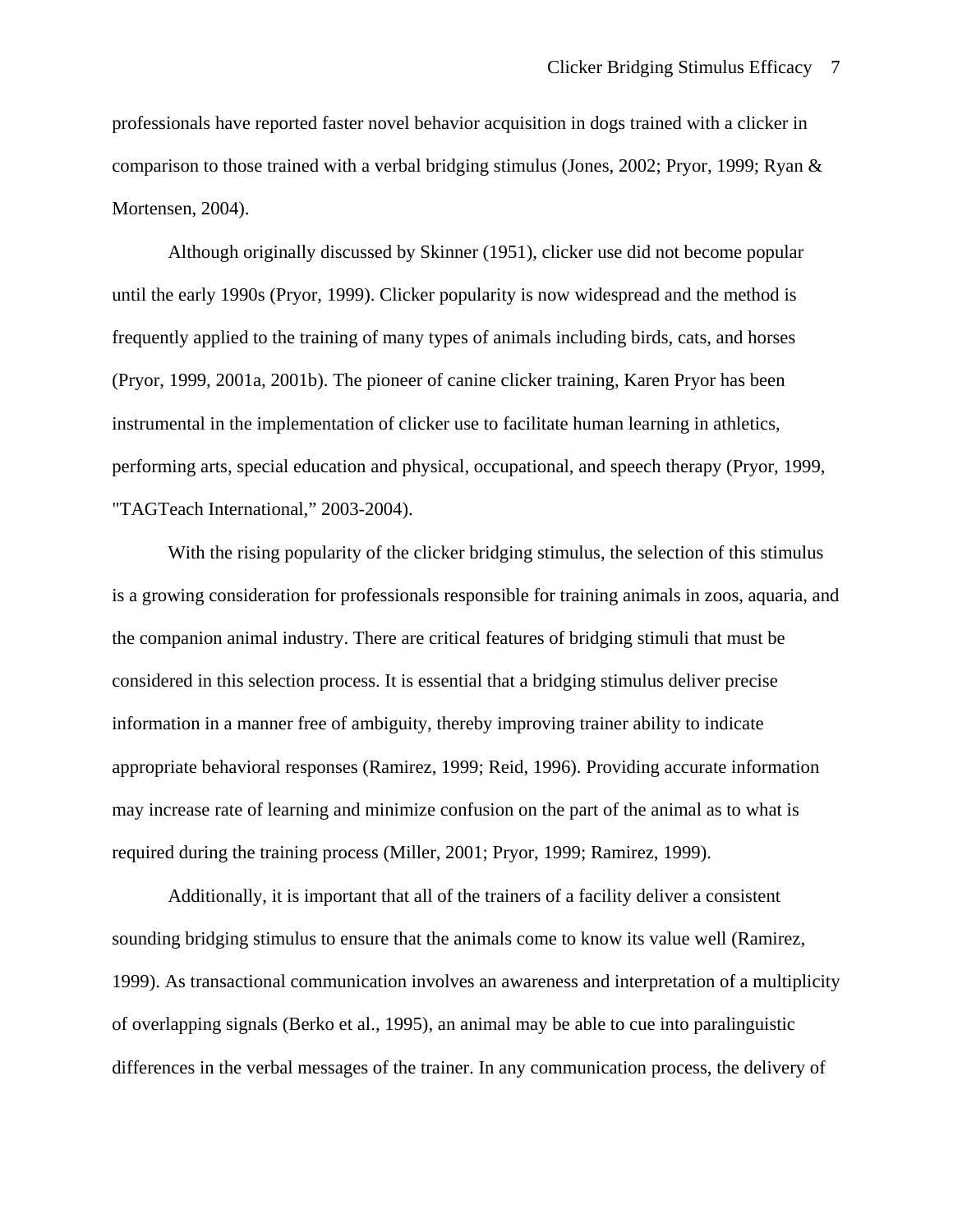verbal messages is accompanied by paralinguistic vocal variables such as rate, tone, volume, and rhythm (Devito, 1994). Therefore, intra-trainer and inter-trainer variability is present in the acoustical characteristics of a verbal bridging stimulus. Although the word itself may be the same, vocal variations may convey different information (Devito, 1994). Due to these variations in sound production, a verbal stimulus may span several moments of ongoing behavior, providing ambiguous information to the animal as to which response earns reinforcement.

 As the trainer must be able to specify with "pinpoint accuracy" which response in a series is correct, a bridging stimulus that produces a quick, discrete sound provides the most accurate information to the animal in training (Belting, 1997 as cited in Ramirez, 1999). An auditory cue of standardized sound and fixed length of sound production, the clicker bridging stimulus may offer greater precision and accuracy than a verbal stimulus in pinpointing a correct instrumental response. The sound of the clicker does not vary in length or tone; there is not an excited click or a mild click. As each production of the clicker is identical, it is easily transferred from trainer to trainer. All of these factors may significantly improve the animal learning process.

 As this is a new area of scientific interest, there are few empirical studies to be found regarding clicker efficacy. McCall and Burgin (2002) as well as Williams, Friend, Nevill and Archer (2004) compared the effect of the clicker to the use of only a primary reinforcer on the acquisition and extinction of a learned behavior in horses. While Williams et al. (2004) concluded that the use of the clicker was not more effective at producing shorter training times than the use of a primary reinforcer, McCall and Burgin (2002) reported that the clicker facilitated the acquisition of a novel behavior. No comparison was made in either study between the clicker and another bridging stimulus. However, many professional training books advocate the use of the clicker as a highly effective means of delivering information (Alexander, 2003;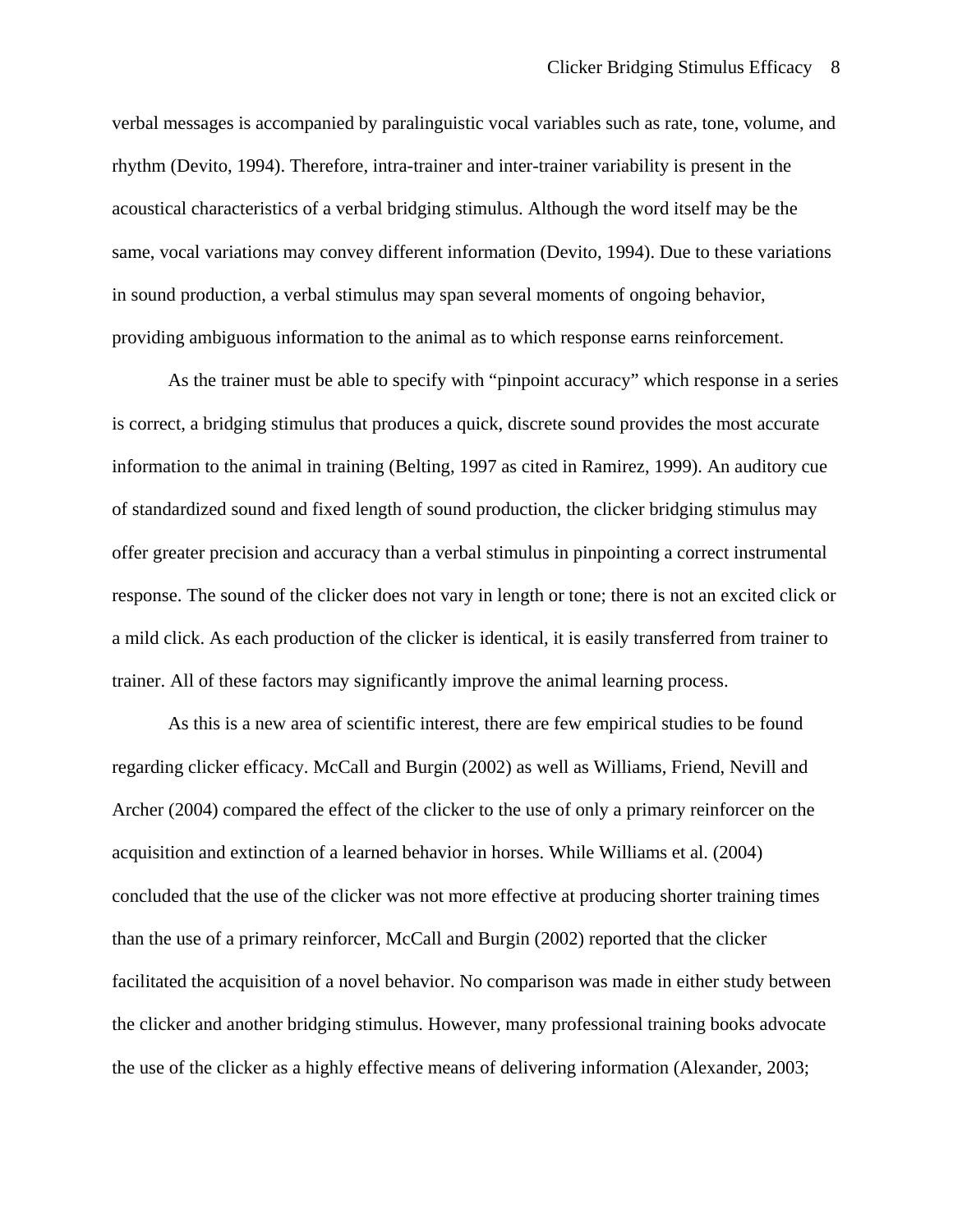Dennison, 2003; Donaldson, 1996; Hetts, 1999; Jones, 2002; King, 2004; Miller, 2001; Parsons, 2005; Pryor, 1999, 2005a; Reid, 1996; Ryan & Mortensen, 2004). An empirical analysis of the efficacy of the clicker bridging stimulus would be a significant contribution to the literature as well as to the animal professionals and caregivers who devote their lives to providing the highest standard of treatment for those in their care.

 The objective of the present study is to evaluate differences in novel behavior acquisition between two groups of canine subjects that differ only by assigned bridging stimulus. This study compares the effect of the clicker bridging stimulus to that of the spoken word "good" on dogs' learning to touch a freestanding target. Because the clicker specifies correct behavior in a more precise and consistent manner than the verbal bridging stimulus, the hypothesis of this study proposes a faster rate of behavior acquisition in those dogs trained with the clicker bridging stimulus.

## Method

## *Subjects*

 The sample for this study was comprised of 20 domestic dogs *(Canis familiaris)*, 11 males and 9 females housed at the New Rochelle Humane Society. Subjects were selected on the basis of training naiveté, interest in food, and age, with a preference for adolescent dogs (six months to three years of age). Prior to inclusion in the study, age appropriate dogs were assessed by the experimenter for a 5 minute period to determine prior training exposure and food motivation. In order to minimize different reinforcement histories among individuals, the experimenter selected only those canines that demonstrated an absence of correct responses to verbally cued behaviors such as sit, lie down, and shake. As staff and volunteers implement basic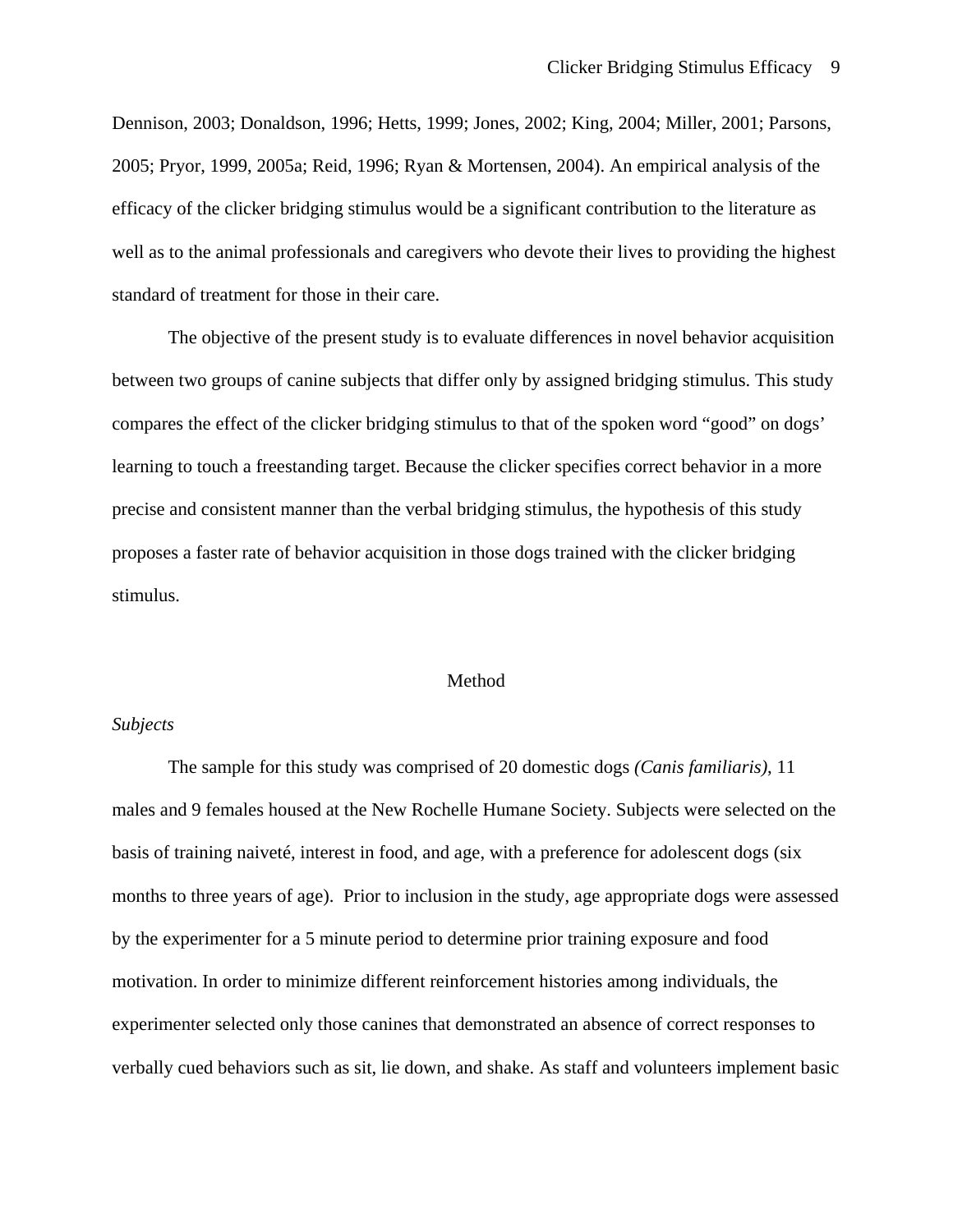training once an individual is deemed ready for adoption, this necessitated that all subjects were new arrivals to the facility (less than 1 week) and not yet available for adoption. Based on lack of training and minimal length of time in the shelter facility, recruited subjects possessed no evident prior conditioning history to the clicker or verbal bridging stimulus. All dogs were provided with a physical exam and deemed to be in good physiological health by New Rochelle Humane Society staff.

 In an effort to reduce variability among individuals across conditions in terms of propensity for learning, subjects were matched as closely as possible along breed, age, and gender characteristics. As mixed breeds are often more common in shelters than purebreds, the final selected sample was representative of common household breed mixes. The breed, age, gender and assigned condition of all subjects are presented in Table 1**.** 

Table 1

| Subject                 | <b>Breed</b>          | Gender  | Approximate Age<br>(years) |  |
|-------------------------|-----------------------|---------|----------------------------|--|
| <b>Verbal Condition</b> |                       |         |                            |  |
| Riley                   | Golden Retriever      | Male    | 1.0                        |  |
| <b>Buddha</b>           | Boxer                 | Male    | 2.0                        |  |
| Almond                  | Pit Bull Terrier mix  | Female  | 1.0                        |  |
| Allen                   | Shepherd mix          | Male    | 1.0                        |  |
| Jazz                    | Pit Bull Terrier mix  | Female` | 1.0                        |  |
| Fiona                   | Spaniel mix           | Female  | 1.0                        |  |
| <b>Blackie</b>          | Labrador Retriever    | Male    | 2.0                        |  |
| Candy                   | Beagle                | Female  | 3.0                        |  |
| Una                     | Golden / Shepherd mix | Female  | 1.0                        |  |
| <b>Buster</b>           | Pit Bull Terrier mix  | Male    | .4 (12 weeks)              |  |

 *Subjects Included in the Study and Their Primary Characteristics*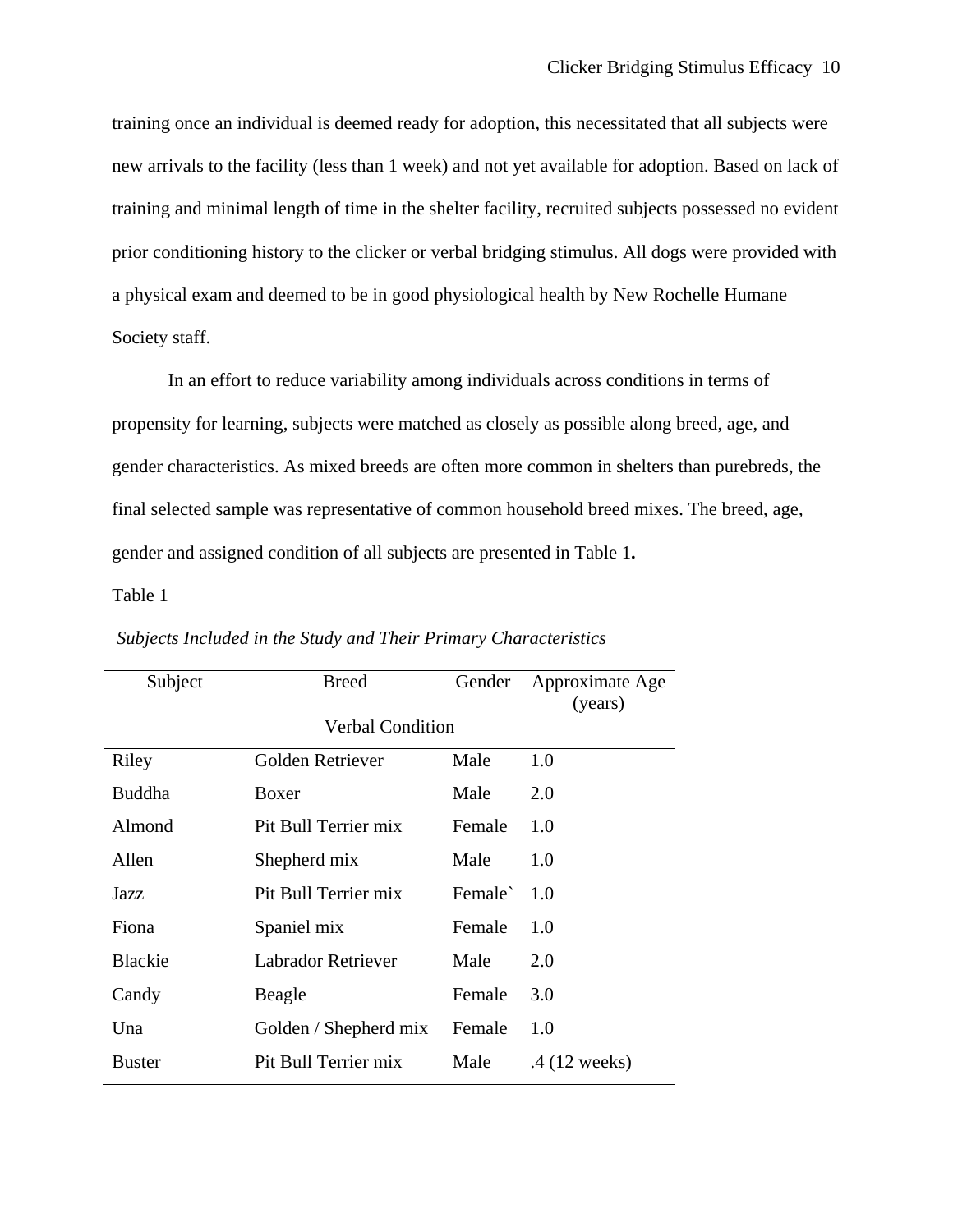| <b>Clicker Condition</b> |                        |        |     |  |
|--------------------------|------------------------|--------|-----|--|
| Sasha                    | Sharpei mix            | Female | 2.0 |  |
| Flip                     | Pit Bull Terrier mix   | Male   | 1.0 |  |
| Ron                      | Retriever / Setter mix | Male   | 1.0 |  |
| Honey                    | Pit Bull Terrier mix   | Female | 3.0 |  |
| Freddie                  | Terrier mix            | Male   | 2.0 |  |
| <b>Brownie</b>           | German Shepherd        | Male   | 3.0 |  |
| Aphrodite                | Golden Retriever       | Female | 6.0 |  |
| Fawn                     | Pit Bull Terrier mix   | Female | 1.0 |  |
| Chipper                  | Pit Bull Terrier mix   | Male   | 1.0 |  |
| Kitty                    | Spaniel mix            | Male   | 1.0 |  |

## *Apparatus*

 The clicker employed for this study was the standard box clicker distributed by Karen Pryor Clicker Training™. All sessions were video recorded with a JVC Compact VHS Camcorder. Time intervals were measured with a Polder stopwatch. Background music was played by an Apple iPod through an Altec Lansing inMotion iPod speaker dock. Food rewards were cheese squares measuring .64cm<sup>2</sup>. The freestanding target measured 53 cm in height and was constructed of PVC pipe topped by a 17 cm in diameter yellow, foam ball. Four concentric squares of blue adhesive tape were place on the floor around the freestanding target to delineate criteria for correct approximations. One of the blue squares bordered the legs of the freestanding target to provide its accurate placement for every session. A chair was placed on an additional tape mark 91 cm away from one side of the largest square. Figure 1 depicts room setup, target apparatus, and tape marks.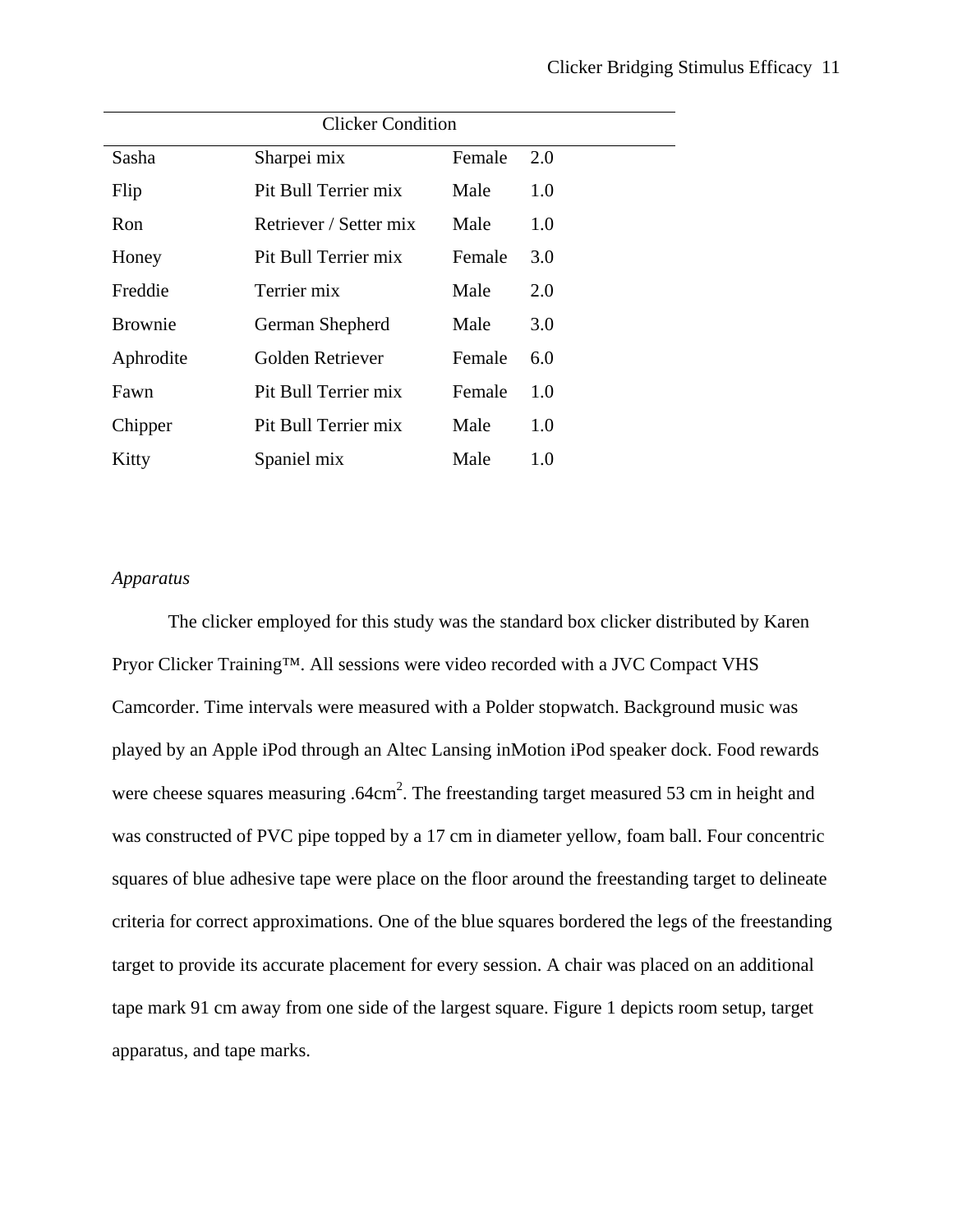



*Figure 1*. Photograph of target, achievement level tape marks, and room setup *Procedure* 

 Upon selection for participation in the study, shelter dogs were randomly assigned to one of the bridging stimulus conditions. As new shelter arrivals met selection criteria, they were matched as closely as possible with current experimental subjects along age, breed, and gender characteristics to ensure that matched pairs differed only by the bridging stimulus employed for training the novel behavior.

 To meet the desired sample size of 20 subjects, two dogs outside of the desired age range of six months to three years were included in the study. These two dogs were assigned to bridging stimulus condition in a manner that ran counter to the study's hypothesis. As the optimal learning period for dogs is considered to be between 8 to 12 weeks of age (Dunbar, 2004), the younger dog was expected to learn at a more rapid rate. Because the hypothesis of the study predicted clicker training would facilitate learning, the younger dog was assigned to the verbal condition and older dog to the clicker condition.

 Based on ease of training and potential for facilitating adoption, the nose touch to object behavior ("target") was selected as the novel behavior to be trained for this study. Target touch is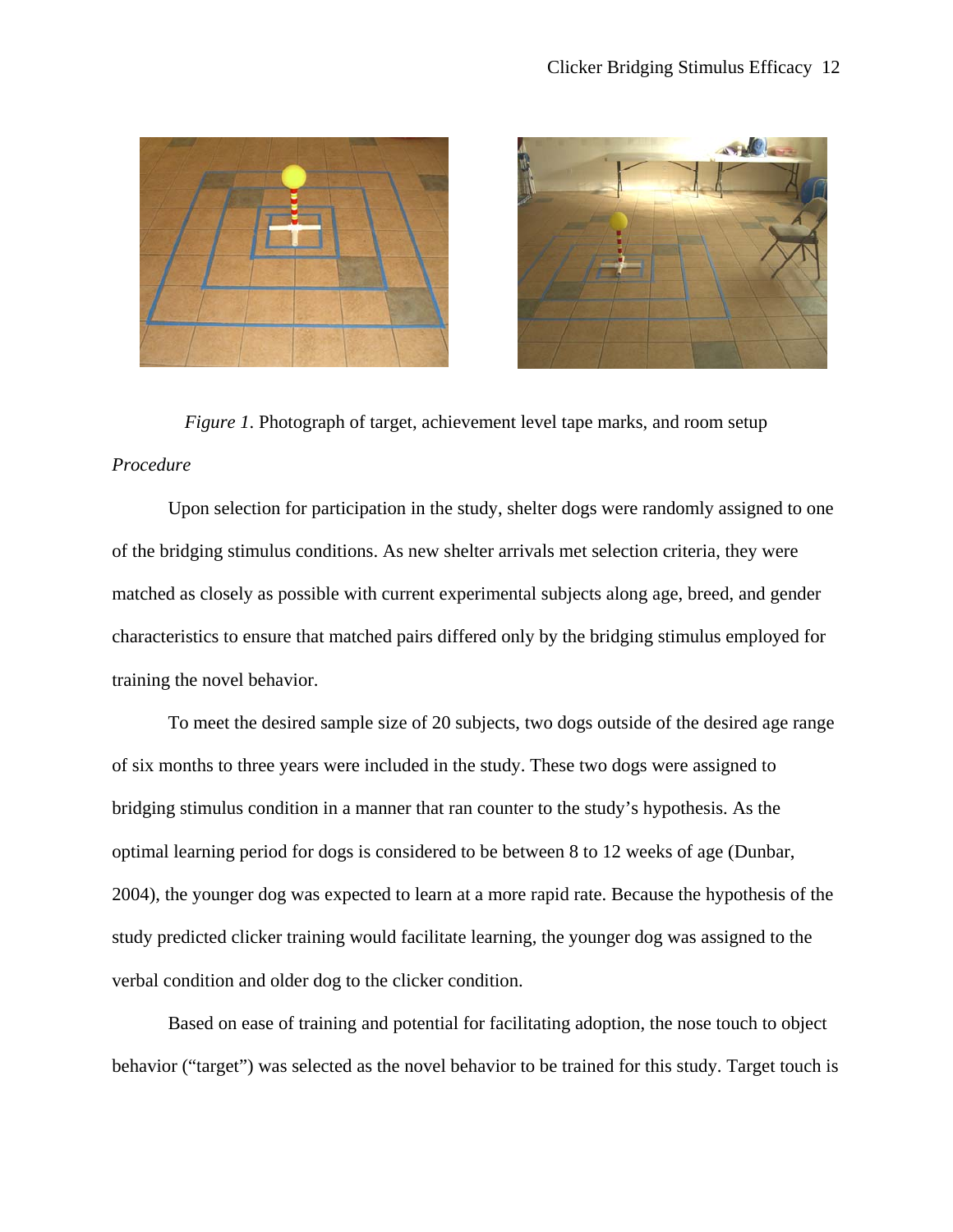a foundation level behavior that is usually absent from shelter dogs' behavioral repertoires, but can be highly useful for potential adopters as a method for teaching additional behaviors.

 The target behavior consisted of 14 standardized achievement levels to ensure that all dogs met an identical criterion before progressing to the next training step. By comparison to the predetermined standard for a correct response, each response was objectively determined as correct or incorrect, eliminating researcher subjectivity in training decisions. Each dog was required to meet a minimum number of correct responses before commencing the next step. Table 2 depicts the standardized achievement levels.

 The first four achievement levels represented successive movements toward the target apparatus and constituted one task within the overall behavior. The second task component was comprised of achievement levels 5 through 11 which represented successive approximations of nose touch to target apparatus. As part of this second component, in achievement level 9, the word "target" was introduced as the discriminative stimulus. Level 11 represented the final stage of behavior acquisition and the end of the second task. Levels 12 through 14 were repetitions of the previous level and included in the training plan only to strengthen the acquired behavior. While this procedure of training two separate tasks within the goal behavior was not deliberate, it provided the opportunity to further evaluate the effect of the clicker on the process of animal learning.

 In order to mitigate any effect of social cueing, the emitted behaviors of each dog were shaped by bridging and reinforcing successive approximations to the desired behavior of nose touch to the target ball. No vocal or physical prompts such as target taps or vocal cues were used to encourage movement toward the target. Furthermore, no use of food to lure the dog to walk in the direction of the target was applied.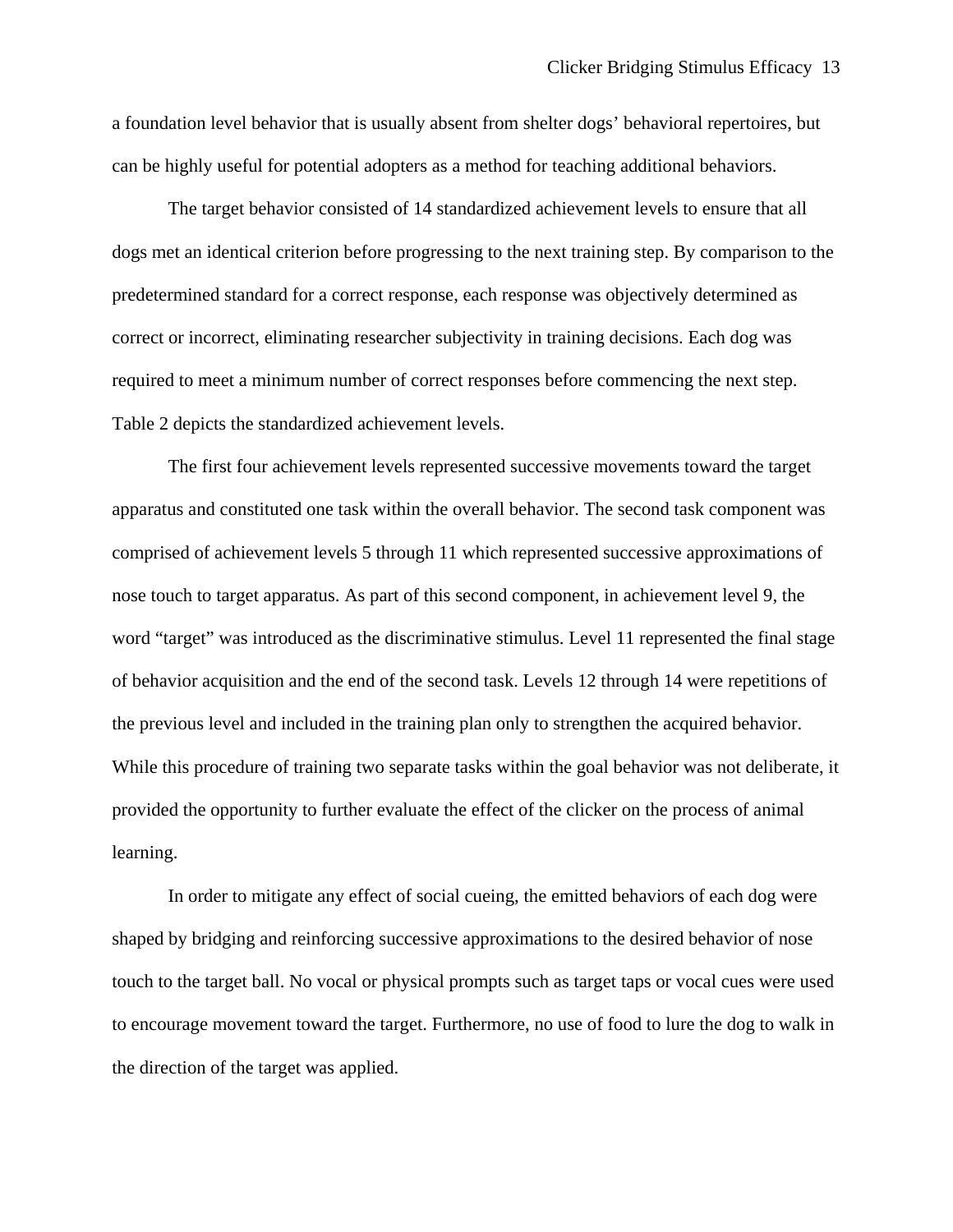## Table 2

*Achievement Levels and Description of criteria for each* 

| Achievement Level | Description of Criteria                                                         |
|-------------------|---------------------------------------------------------------------------------|
| $\mathbf{1}$      | Both feet cross 1 <sup>st</sup> tape mark; head and body orientation to target  |
| $\overline{2}$    | Both feet cross 2 <sup>nd</sup> tape mark; head and body orientation to target  |
| 3                 | Nose cross line of $3rd$ tape; head and body orientation to target              |
| $\overline{4}$    | Nose cross line of 4 <sup>th</sup> tape; head and body orientation to target    |
| 5                 | Nose touch target leg                                                           |
| 6                 | Nose touch target base                                                          |
| $\tau$            | Nose touch target post                                                          |
| 8                 | Nose touch target ball                                                          |
| 9                 | Nose touch target ball within 5 seconds of introduced verbal cue, "target"      |
| 10                | Nose touch target ball; within 3 seconds of verbal cue                          |
| 11                | Nose touch target ball immediately upon verbal cue                              |
| 12                | For a $2nd$ time block, nose touch target ball immediately upon verbal cue      |
| 13                | For a $3rd$ time block, nose touch target ball immediately upon verbal cue      |
| 14                | For a 4 <sup>th</sup> block, nose touch target ball immediately upon verbal cue |

## *Training*

Each dog followed the same daily procedure throughout the study. After removal from its kennel, the dog received an outdoor walk with the researcher for approximately 10 minutes before entering the experimental room. Upon entering the room, the trainer unleashed the dog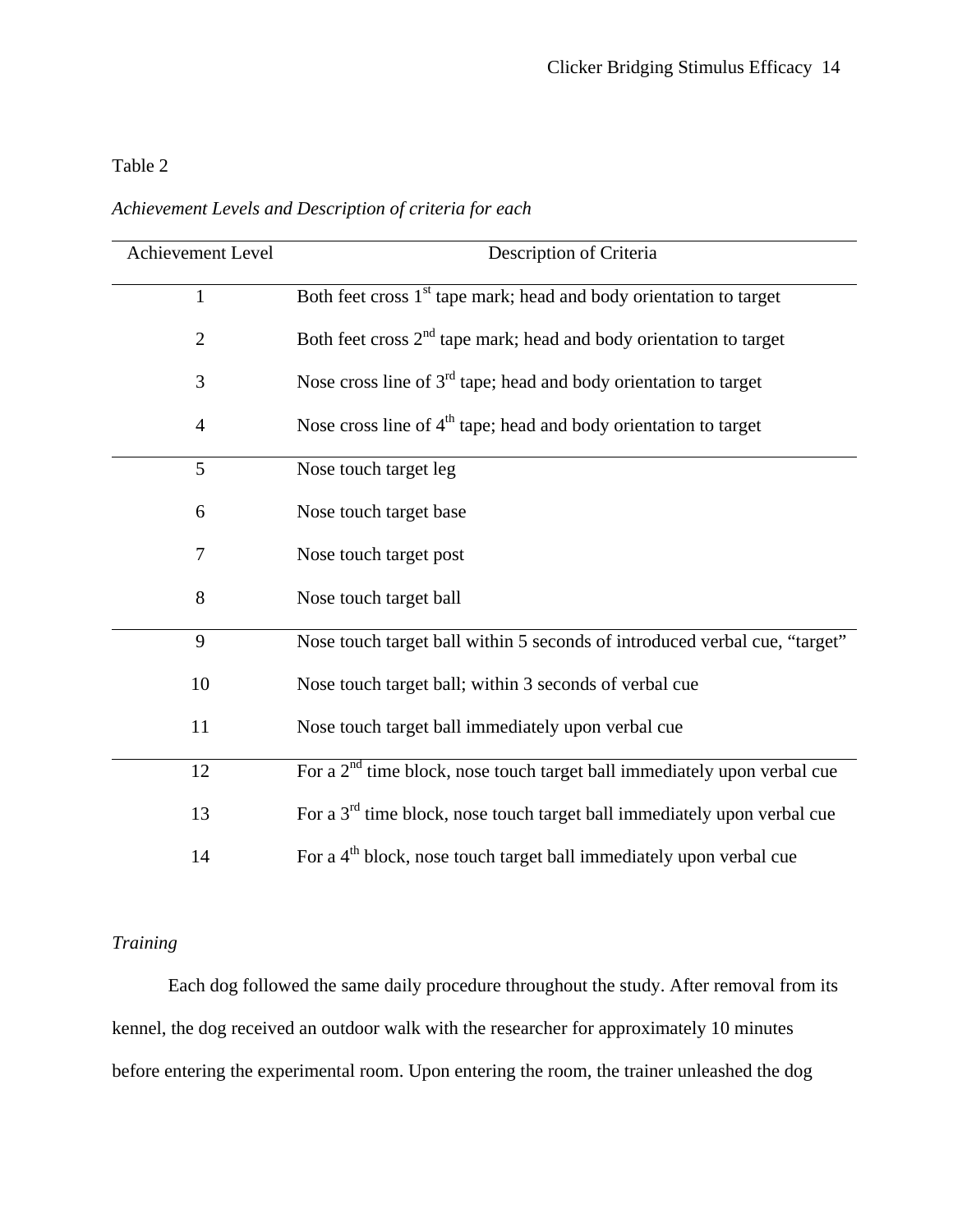and placed the free-standing target inside the designated tape mark in the center of the room. Toys and a water bowl were made available to the dog in the training room. To mask external environmental noise, one of five selected quiet music albums was played throughout the session on a randomized basis. After a five minute acclimation period to the room, presence of the trainer, freestanding target, and background music, all toys in the room were removed from dog access and the experimenter sat in the designated chair.

 Preceding the initial training session, each dog received 20 trials of conditioned stimulus (CS) – unconditioned stimulus (US) pairings. The assigned bridging stimulus served as the CS and the delivery of one single food treat served as the US. One trial was defined as one CS-US pairing; an intertrial interval between 15 to 20 seconds was used to ensure comparable intervals for all subjects while minimizing temporal conditioning. If a dog showed signs of obvious distress or lack of interest in food, it was removed from the study. Of the 30 dogs that participated in bridging stimulus conditioning, 25 were deemed appropriate for experimental inclusion.

 Upon completion of bridging stimulus conditioning, each dog was given access to toys for a two minute resting period before initiation of the training session. After the two minute resting period, the experimenter sat in the chair and set the stopwatch for the first two minute interval of the training session. Each training session consisted of a maximum of 20 minutes, divided into 10 blocks of 2 minute intervals. During each two minute interval, the trainer followed the steps described in Table 2 to shape the dog to move toward the target apparatus and touch the yellow ball with its nose. If a dog achieved behavior acquisition in less than 20 minutes, the timer was stopped at the end of the current two minute interval.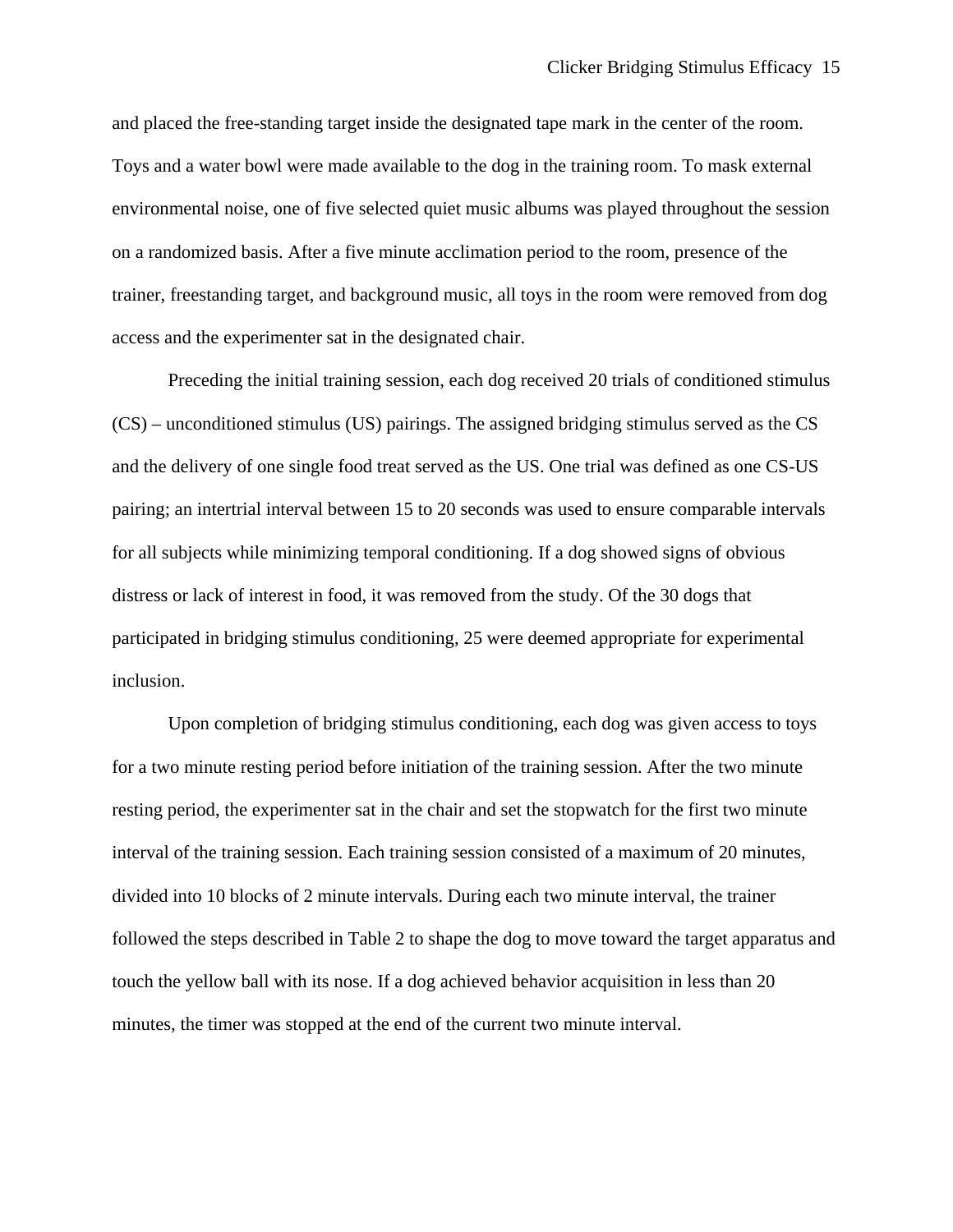The response criteria for achievement levels are shown in Table 3. Each dog was required to make at least five correct behavioral approximations in the two minute interval to proceed to the next achievement level. All additional correct approximations within the two minute interval were also marked with the appropriate bridging stimulus and reinforced. This prevented extinction of correct offered responses during the standardized time interval for each achievement level. If a subject demonstrated at least five correct approximations of an achievement level more advanced than the current one, the intermediate achievement levels were skipped and the next two minute time interval began with the demonstrated achievement level.

 If the subject made three to four correct approximations during the two minute time interval, the current achievement level was repeated until the minimum number of five correct approximations was attained. If the subject made only one or two correct approximations, the achievement level was lowered to the previous step. If a subject emitted no correct approximations in the two minute interval, the achievement level was lowered to the initial level (see Table 3). Preliminary pilot work indicated that these procedures would maintain a sufficiently high rate of reinforcement to prevent frustration and maintain enthusiasm for the training process.

 Every correct approximation was marked with the assigned bridging stimulus (a single depression of the clicker or the spoken word "good") and rewarded with one cheese square. To ensure the dog noticed the cheese reward, it was tossed on the floor outside of the blue tape marks in the direction of the dog's face. In this manner, delivery of the treat required the dog to move off of the tape marks. This set the dog up to offer another correct response by moving onto the tape marks. Incorrect approximations had no consequence other than failure to receive the bridging stimulus and food reward.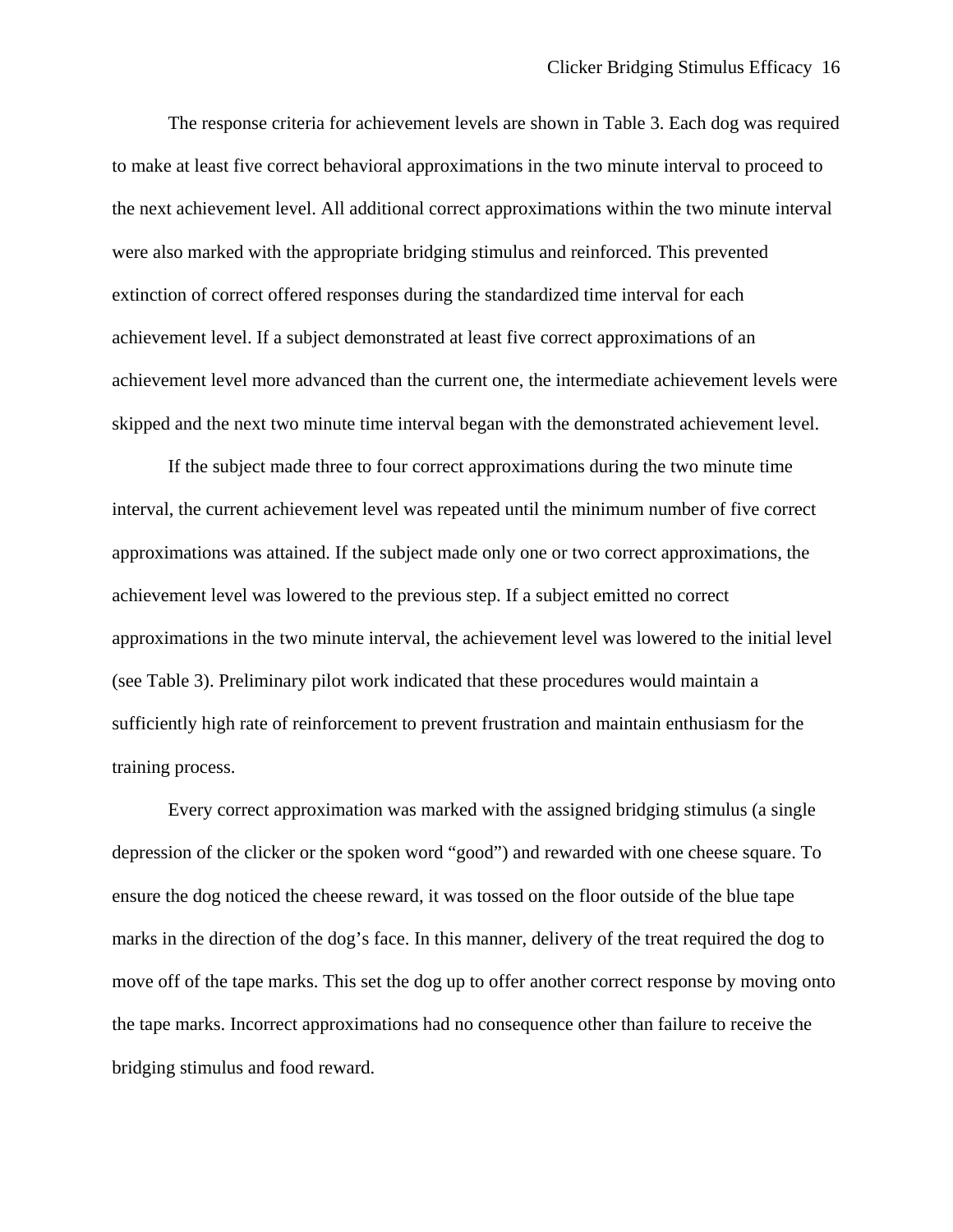Once an individual reached the ninth achievement level, the experimenter introduced the discriminative stimulus, the verbal word "target." At this stage, food rewards were tossed on the floor near the experimenter's chair outside of the blue tape marks or delivered directly to the dog by the experimenter's hand. This encouraged the dog to attend to the experimenter for introduction of the verbal cue. Training continued in this manner until each dog acquired the novel behavior. Acquisition was demonstrated when the dog completed achievement level 11 and would touch the target apparatus immediately upon verbal cue; achievement levels 12, 13, and 14 were used to strengthen this final behavior. After completion of each training session, the dog received an additional outdoor walk before returning to its kennel.

 Of the 25 dogs included, 20 completed the training phase and contributed data to this study. Two dogs were removed from the study on their initial day of training; one dog was adopted and one exhibited stress behaviors of whining and pacing at the door. Additionally, two dogs contracted a mild case of kennel cough early in their training which caused a lack of interest in food and their removal from the study. After three days of training, one dog was removed from the sample due to a lack of general attention abilities. As she was assigned to the verbal bridging stimulus group, her continued participation in the study would have exaggerated the hypothesized effect of slower rate of learning for dogs of the verbal bridging condition.

### Table 3

*Response Criteria for Achievement Level Decisions*

| <b>Correct Responses</b> | Level Decision                                     |
|--------------------------|----------------------------------------------------|
|                          | $5+$ of advanced level Raise to the advanced level |
| $5+$ in current level    | Raise to next level                                |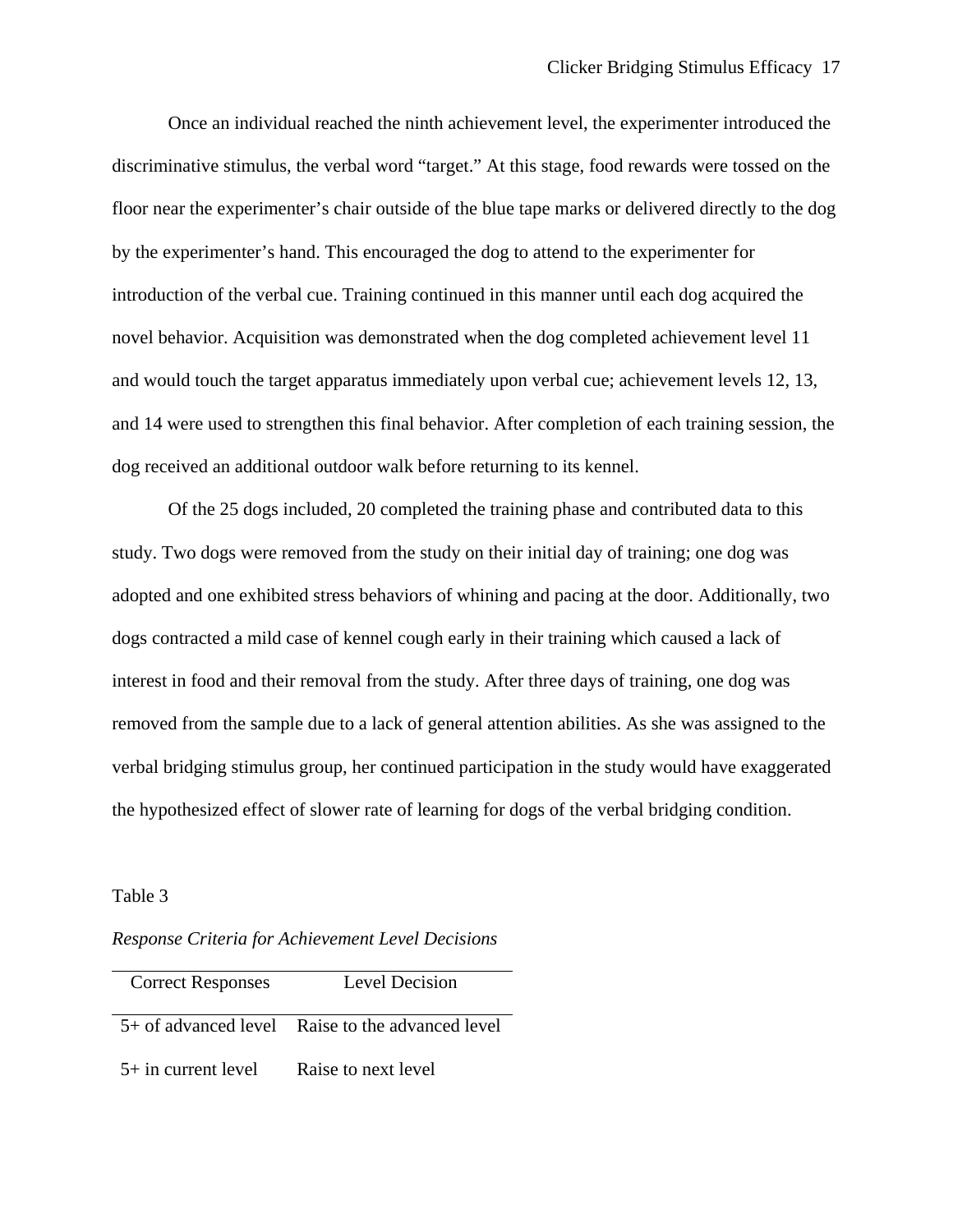| 3-4 in current level | Repeat current level       |
|----------------------|----------------------------|
| 1-2 in current level | Lower to previous level    |
| 0 in current level   | Restart with initial level |

## *Data Collection and Analysis*

 Each correct approximation in a two minute period was noted by the experimenter on each dog's daily data sheet. The number of completed criteria levels, reinforcements, and required minutes of training time was calculated at the end of each session. All sessions were reviewed by video playback to confirm the scores noted during the training procedure.

 *Total Training Time -* The speed of behavior acquisition for each dog was assessed by summing total minutes to acquisition. To provide an additional measure of the efficacy of the two procedures, the number of total required reinforcements to reach achievement level 11 was calculated for each dog as well. As achievement levels 12 through 14 served as repetitions of achievement level 11 to strengthen the learned behavior, they were not included in this measure of the data analysis.

*Initial Day of Training -* To further evaluate the efficacy of clicker use on the learning process, measures from the first day of training were analyzed. The average number of successfully completed criteria stages during the initial training day was compared for the two conditions.

 As the dogs were reinforced for every correct approximation in the two minute time interval (even those in excess of the required number), the average number of earned reinforcements was also compared between the clicker and verbal bridging stimulus conditions.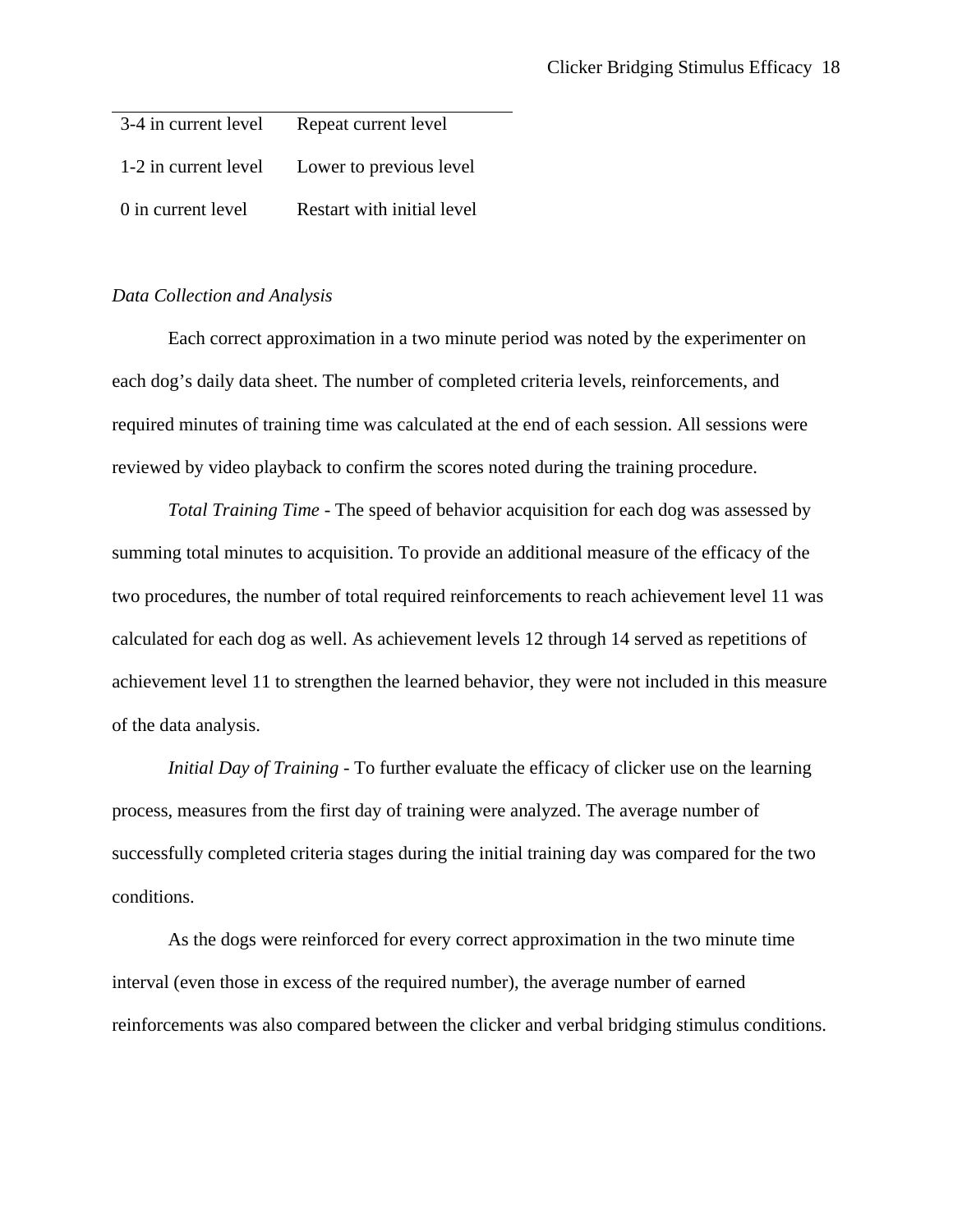*Analysis by Achievement Level -* To further investigate the effect of bridging stimulus condition, individual achievement levels were analyzed for significant differences in the number of required reinforcements. The comparisons of required reinforcements between bridging stimulus conditions for achievement level 1 as well as for achievement level 5 were predicted to be significant as these levels served as either the initial stage of the target behavior (achievement level 1) or as a new task within the target behavior (achievement level 5).

## Results

 *Total Training Time -* Consistent with the hypothesis of a faster rate of behavior acquisition in clicker trained dogs, behavior acquisition in the clicker bridging stimulus group required fewer minutes of total training time that of the verbal group. The difference in the number of minutes to behavior acquisition for clicker group,  $(M=36.40, SD=8.58)$  and the verbal group (M=59.20, SD=15.67), was statistically significant,  $t(18) = 4.036$ , p = .001.

 As training time to behavior acquisition was significantly decreased in the clicker condition, these dogs were predicted to require a smaller total number of reinforcements to reach acquisition criteria. Consistent with the significant difference in required training time, the clicker group required fewer numbers of total reinforcements to meet acquisition criteria ( $M =$ 82.80, SD = 15.99) than did the verbal group (M=125.70, SD = 25.17), *t*(18) = 4.55, p = .0002.

 *Initial Day of Training -* Those subjects assigned to the clicker condition averaged a greater number of successful completions in the initial training session  $(M = 7.40 \text{ SD} = 2.22)$ than did those assigned to the verbal bridging stimulus condition  $(M = 4.20, SD = 1.48)$ ,  $t(18) =$  $3.795$ ,  $p = .001$ . Clicker condition dogs earned significantly more reinforcements on the first day of training (M = 57.70, SD = 12.02) than the verbal group (M = 44.60, SD=6.35),  $t(18) = 3.048$ ,  $p = .007$ .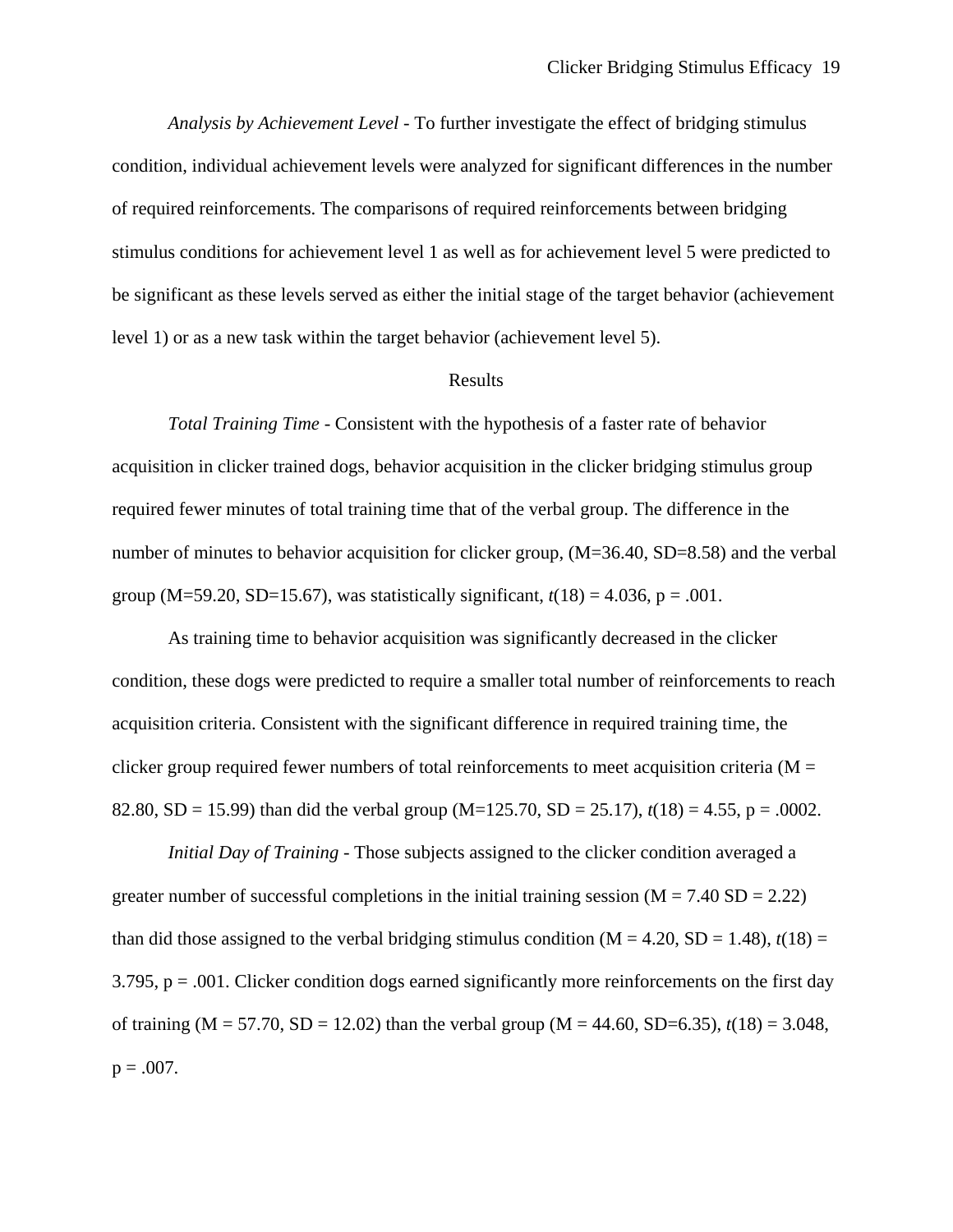*Analysis by Achievement Level -* The mean number of reinforcements required for each achievement level as a function of bridging stimulus condition is displayed in figure 3. Reference lines indicate initial level of task components within the overall behavior. In 13 out of 14 achievement levels, the means for the clicker condition demonstrated fewer required reinforcements to meet criteria than the means from the verbal bridging stimulus condition.



Figure 3. Mean required reinforcements for each achievement level by condition

 A two-way mixed ANOVA was conducted to evaluate the effect of bridging stimulus condition on the number of required reinforcements for each achievement level. The withinsubjects factor was achievement level with 11 levels and the between-subjects factor was bridging stimulus condition with 2 levels: clicker or verbal condition. The dependent variable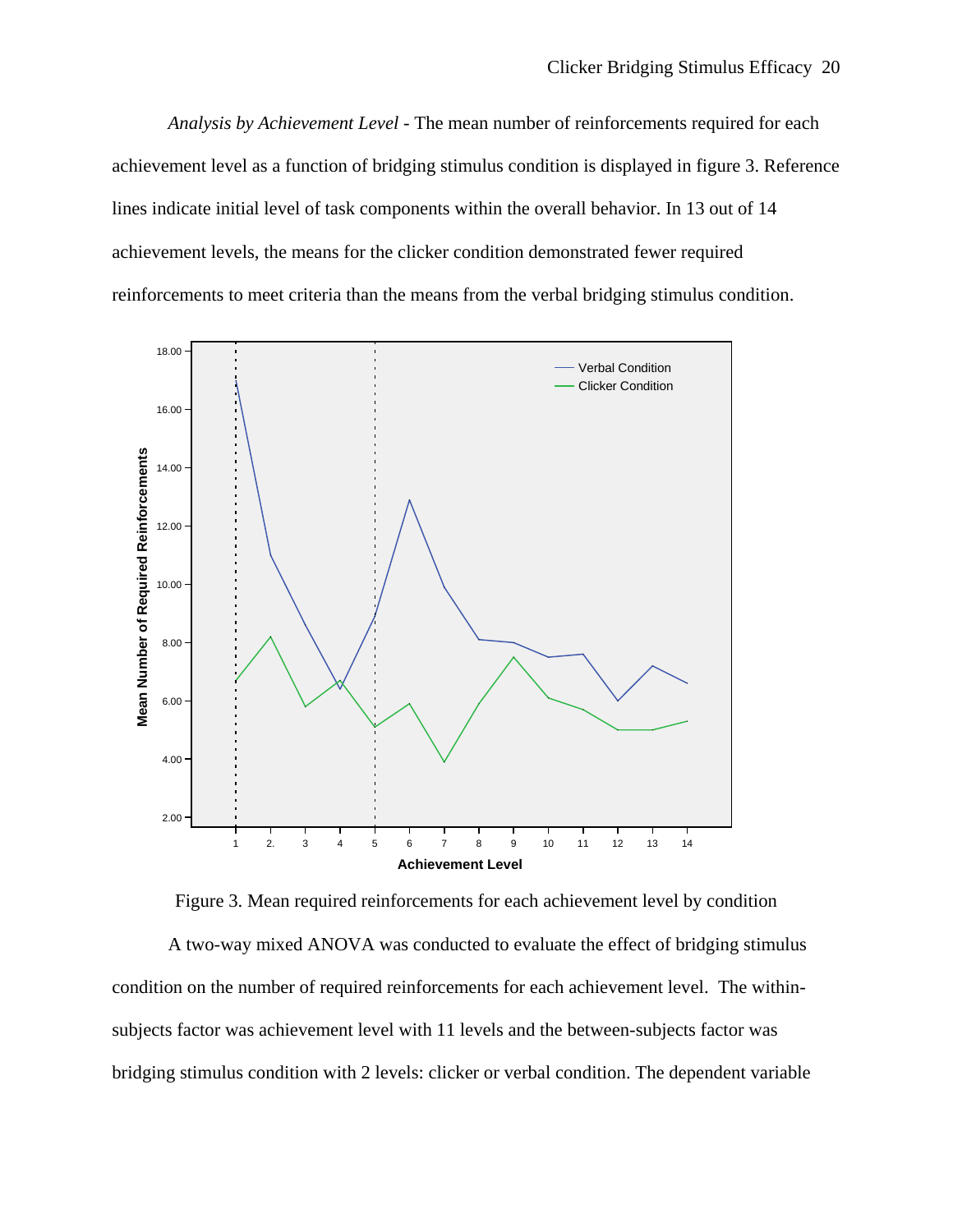was the mean number of required reinforcements per level. The Achievement Level main effect and Achievement Level  $\times$  Condition interaction effect were tested using the Huynh-Feldt correction for sphericity. The Achievement Level main effect was significant,  $F(10, 180) = 2.45$ , p=.031*.* The Bridging Stimulus Condition main effect was also significant, F(1,18) = 16.95,  $p=0.001$ . The Achievement Level  $\times$  Condition interaction was marginally significant, F(10, 180) =  $2.10, p=.061$ .

Post hoc t-tests were used to determine which differences contributed to the significant effect of bridging stimulus condition. As predicted, differences in mean required reinforcements between the two bridging stimulus conditions were significantly different for achievement level 1,  $t(18) = 3.10$ , p=.006) and achievement level 5,  $t(18) = 2.14$ , p=.021. These achievement levels were those at which the dogs were required to initiate a new task within the overall behavior; achievement level 1 required dogs to approach the target and achievement level 5 required the dog to touch the target apparatus.

## Discussion

 The results of this study are consistent with qualitative reports of clicker use as a powerful training method to facilitate animal learning (Alexander, 2003; Dennison, 2003; Donaldson, 1996; Jones, 2002; King, 2004; Miller, 2001; Parsons, 2005; Pryor, 1999, 2005a; Reid, 1996; Ryan & Mortensen, 2004). As revealed by comparison of the average number of training minutes to behavior acquisition for the clicker and verbal bridging stimulus conditions, clicker use significantly increased the rate of novel behavior acquisition. Dogs in the clicker condition successfully completed the target behavior in an average time of 36 minutes, whereas verbal condition dogs required an average of 59 minutes of training. In the field of animal training, an average reduction of over 20 minutes of training time per individual animal may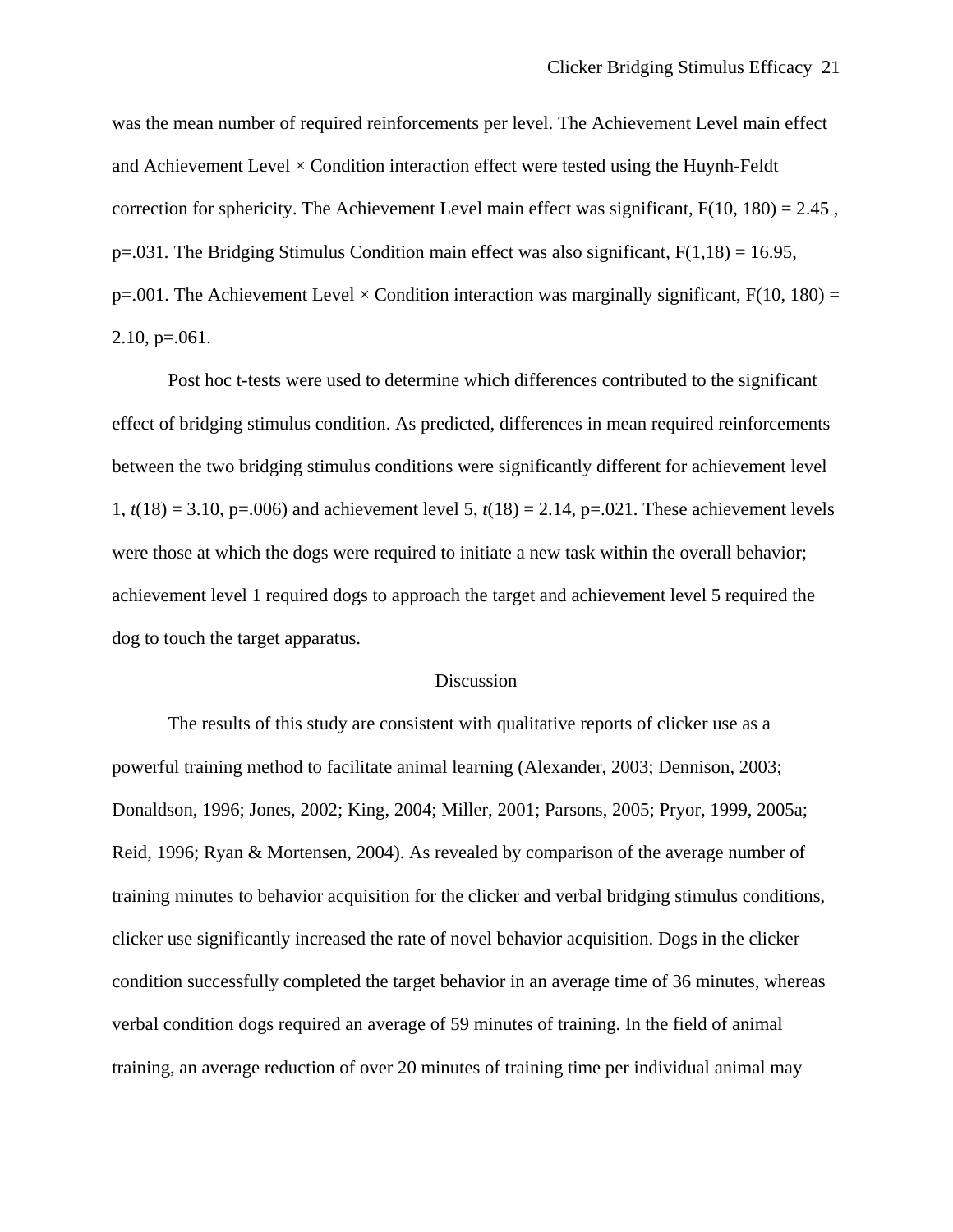have considerable implications for professionals faced with immediate training deadlines for unexpected medical purposes or necessary behavior modification strategies.

 Training with a clicker bridging stimulus not only reduced the required amount of training time, but also the amount of food reinforcement needed to successfully teach the novel target behavior. Clicker trained dogs required an average of 83 primary reinforcements to reach the end of training, whereas verbal condition dogs required an average of 126 primary reinforcements. This significant reduction in the required number of primary reinforcements may alleviate concerns regarding animal weight gain and can also contribute to a reduction in the financial cost of food for animals in human care environments.

 Analysis of the initial training session revealed a significant effect of the clicker on behavior acquisition within the first day of training. In the first 20 minute training session, clicker condition dogs averaged successful completion of approximately 7 out of a possible 14 achievement levels, whereas verbal condition dogs successfully completed an average of only 4 out of 14 achievement levels. The facilitative effect of the clicker on the early stages of learning may be due to a more precise indication of correct behavior than that of the verbal bridging stimulus "good." Accurate, clear communication of information from trainer to animal results in faster learning at the very onset of training.

 The completion of significantly more achievement levels in the initial 20 minute training session produced a significant increase in the rate of reinforcement for clicker conditions dogs. Clicker condition dogs earned an average of 58 primary reinforcements in the initial training session; verbal dogs earned an average of 45 primary reinforcements. As more reinforcements in an interval of time lead to more progress (Donaldson, 1996), the increased rate of reinforcement in the clicker condition suggests a more efficient and clear training process.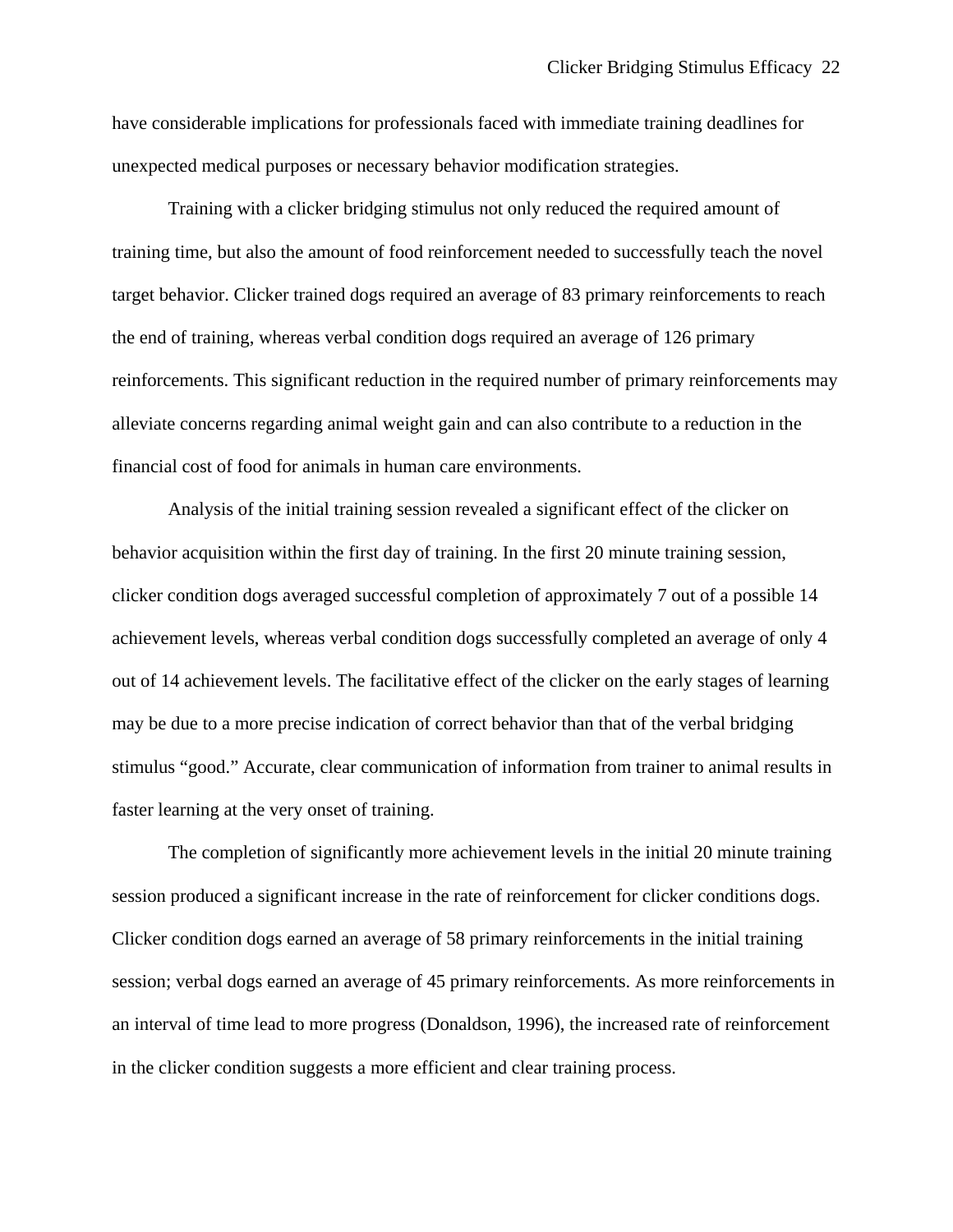Analysis of the initial stage within first task component of moving toward the target apparatus (achievement level 1) demonstrated that verbal dogs required over twice as many reinforcements as clicker dogs; verbal condition dogs required an average of 17 reinforcements, whereas clicker dogs required approximately 7 reinforcements. As training of the first task continued through achievement level 4, both clicker and verbal dogs exhibited a progression in the acquisition of the task. The difference in required reinforcements for each condition decreased in statistical significance until the number of reinforcements approached a similar total for both clicker and verbal condition dogs. By completion of achievement level 4, the final stage of the first task, both clicker and verbal dogs required approximately 6 to 7 reinforcements to achieve criteria. Interpretation of this finding suggests the clicker not only facilitates learning of a novel behavior as a whole, but also of each new task component within that novel behavior.

 Providing additional support for this interpretation, analysis of the second task (achievement levels 5 through 11) also demonstrated the facilitative effect of the clicker on the early stages of new task learning and revealed a progression in task acquisition. In achievement level 5, the initial stage of the second task of touching the target apparatus, the difference in required reinforcements between verbal and clicker condition dogs again attained significance; verbal dogs required an average of 9 reinforcements, while clicker dogs required approximately 5 reinforcements. By achievement level 11, the final stage in the second task, both clicker and verbal condition dogs required approximately 6 to 8 reinforcements to achieve criteria.

 It appears that the effect of the clicker on learning is considerable at the initiation of each new training component. In the initial stage of training, as well as in the introduction of the second task within the current training process, verbal dogs were significantly slower to attain achievement level criteria than clicker dogs. As the early stages of novel behavior learning may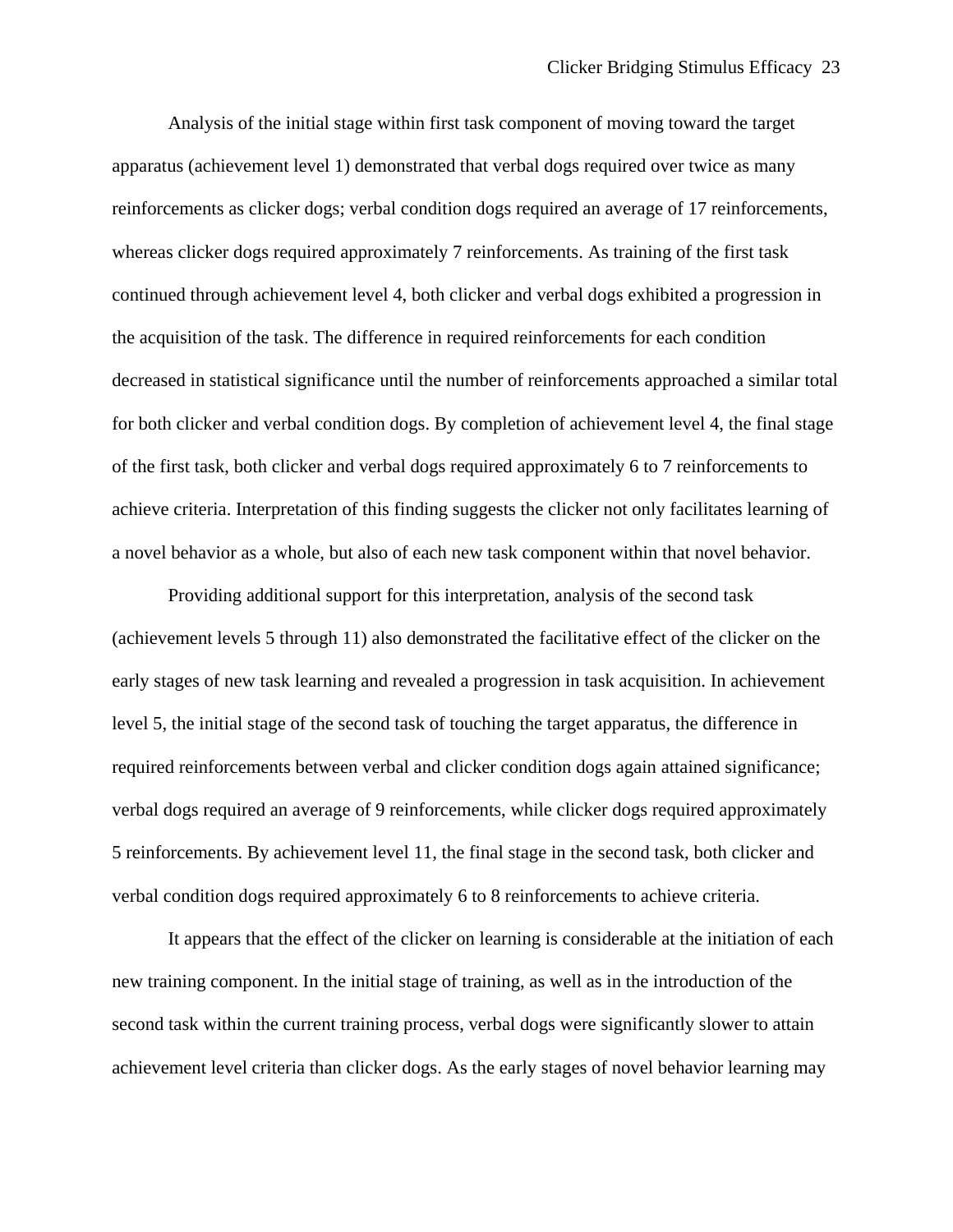be the most difficult for an animal, it appears that use of the clicker as the bridging stimulus significantly improves the learning process. This suggests that the clicker is not only beneficial to the animal's progress when learning an entirely novel behavior, but also when achieving the different steps of any one behavior. The potential of clicker bridging stimulus to facilitate and improve learning throughout the entire process of a single behavior may increase rate of learning, reduce animal frustration, and further enhance the relationship between trainer and animal.

## **Conclusions**

 The results of this study hold practical implications for the facilitation of animal learning in a variety of training contexts including zoo, aquarium, and companion animal settings. These findings indicate the potential for improved animal learning by employment of the clicker over the verbal bridging stimulus. The unexpected results regarding the effect of the clicker on task component within a single novel behavior may be highly beneficial to animal professionals for the training of naïve animals as well as the training of complex multiple task behaviors such as husbandry practices, visitor interaction programs, and behavior modification strategies.

 In every study there exists the ever-present possibility that experimenter effects may impact results (Orne, 1981; Rosenthal & Rosenthal, 1966); therefore, researchers seek to minimize these effects as best as possible. To mitigate potential researcher subjectivity or bias in the training decisions of this study, the achievement levels were standardized between both bridging stimulus conditions. This standardized approach to training allowed each behavioral response to be objectively deemed correct or incorrect, ensuring every dog met an identical criterion before progressing to the next achievement level. It is also possible that any potential bias of the experimenter may impact experimenter interaction with subjects, thereby impacting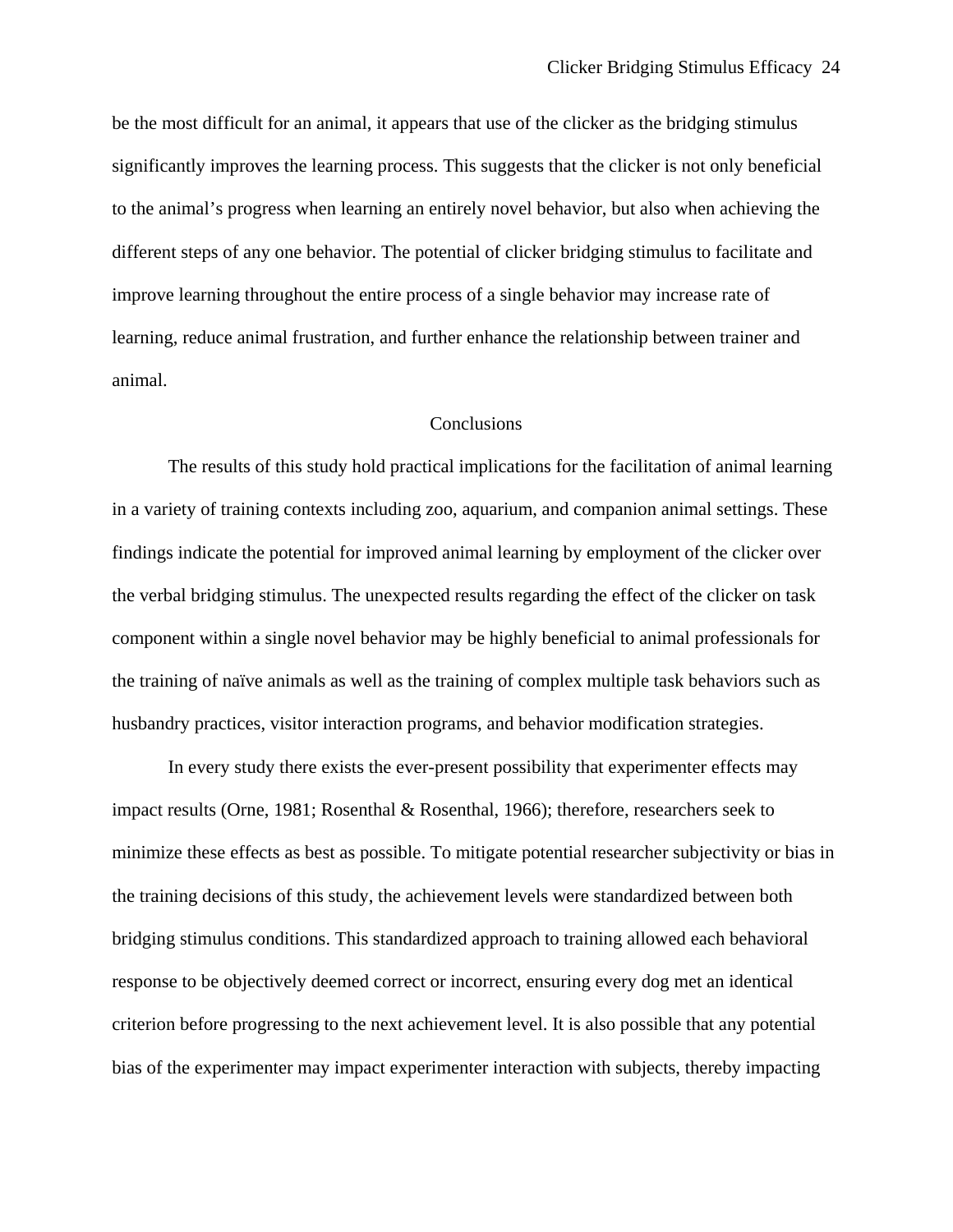the results of a study (Orne, 1981). For future studies, it would be optimal to further minimize any experimenter effects by replicating this study with two trainers, each led to believe in the efficacy of different bridging stimuli. Alternatively, one experimenter could replicate this study by following the shaping procedure while observing through one-way glass in a separate room. In this situation, food reinforcements could be delivered remotely by a dispenser in the experimental room.

 In consideration of these results, it is worthwhile to restate that animal training is a process of transactional communication between trainer and animal (Berko et al., 1995). Such multimodal communication includes paralinguistic signals that are attended to and interpreted by both trainer and animal (Devito, 1994). As domesticated dogs are capable of utilizing human communicative signals to solve object choice tasks (Hare, Brown, Willamson, & Tomasello, 2002), it remains possible that they may read human social cues to solve other tasks. Although attention to this multiplicity of signals may facilitate animal learning through inadvertent social cueing by the trainer, these signals are present in both the clicker and verbal bridging stimulus conditions. The purpose of this study was to assess bridging stimulus efficacy in the normal animal learning process; the intention was not to isolate training from the normal social context.

 In spite of the variability in dog breed, age, and gender, the differences in learning due to the type of bridging stimulus were significant. Effects due to subject variability were controlled by matching along these characteristics as closely as possible. The external validity of this experiment is addressed by the representative nature of this sample. Those breeds most commonly found in shelters and well represented in homes form the experimental sample.

 In consideration of the ethics involved in training shelter animals, the results of this study indicate important practical implications for training in the shelter environment. Practical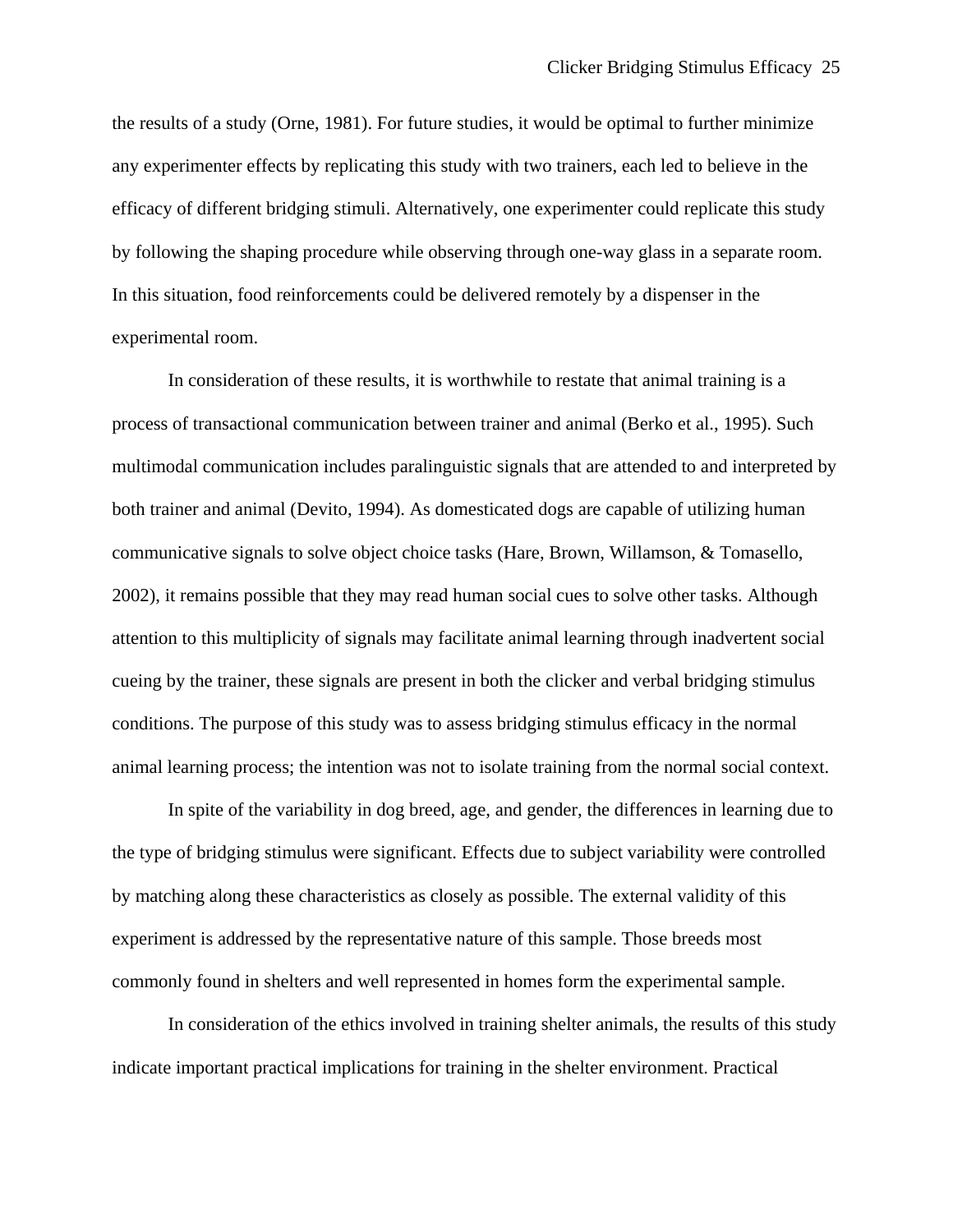considerations indicate that clicker training may be a highly effective teaching method for shelter dogs. The results of this study suggest that the clicker provides more accurate information than the verbal bridging stimulus, thereby increasing rate of reinforcement and decreasing the amount of required training time. The higher rate of reinforcement demonstrates that clicker training promotes learning in a positive manner that is free of frustration. Analysis of the reduction in required training time indicates that clicker use facilitates learning in the initial stages of novel behavior training as well as in each new task component within a single behavior. Such improvements in learning promote positive interactions between dogs and human caregivers. Positive training interactions may facilitate the dog's future learning process, improve adoptability, and assist the smooth transition to a permanent home. For shelter care of dogs, the effects of clicker training may very well reach far beyond improvements in animal learning.

While the goal of this study was an experimental analysis of bridging stimuli, it also aimed to meet and address specific ethical implications for research in the shelter environment. There is an ethical responsibility that must be upheld when conducting experimental training investigations on shelter dogs. The primary obligation of the experimenter must be to the dogs, not the research at hand. Shelter dogs require interactions with humans that are entirely positive, including training sessions that provide mental stimulation in a manner free of frustration. While this is necessary for all dogs in the shelter environment, it is crucial for under-socialized dogs and those with fear based behavior problems. Successful behavior modification and subsequent adoption will require a dog to develop positive associations with humans. For an experimental study to be of benefit to shelter dogs, it is essential that an experimenter not employ training methods that induce frustration or undermine the positive nature of the interaction between human and animal.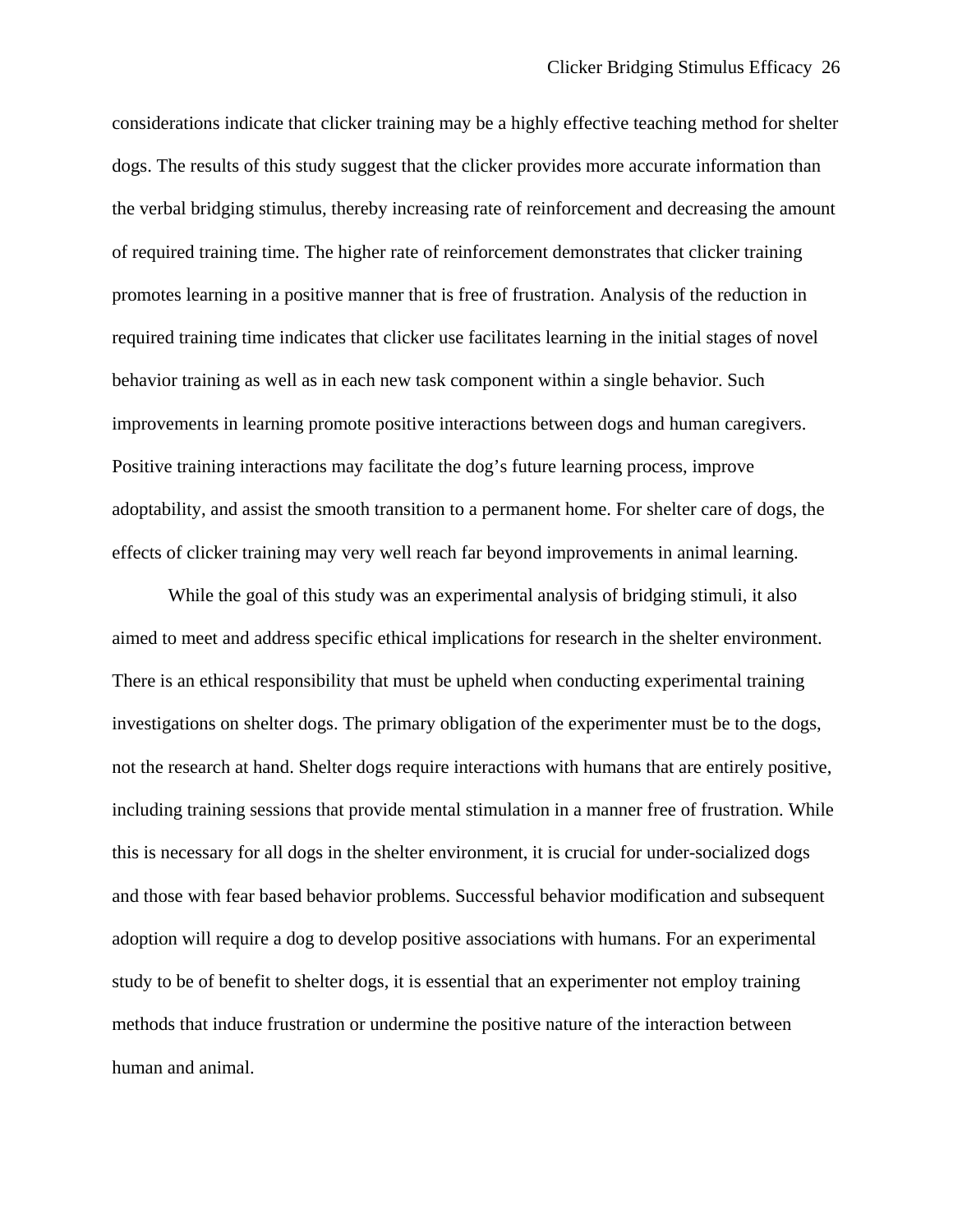Data from the present study provide strong evidence that the rate of novel behavior acquisition is significantly faster for dogs trained with the clicker bridging stimulus in comparison to dogs trained with the verbal word "good." Clicker dogs learned the target behavior on average of 20 minutes faster than verbal dogs and required an average of 38 fewer primary reinforcements. Furthermore, this study is the first demonstration of the significant effect of the clicker in facilitating learning of each task within a single behavior. As behaviors are often composed of multiple tasks, the clicker's impact is considerable not only at the initiation of training, but also in the ease with which animals learn the new tasks that comprise a single, final behavior.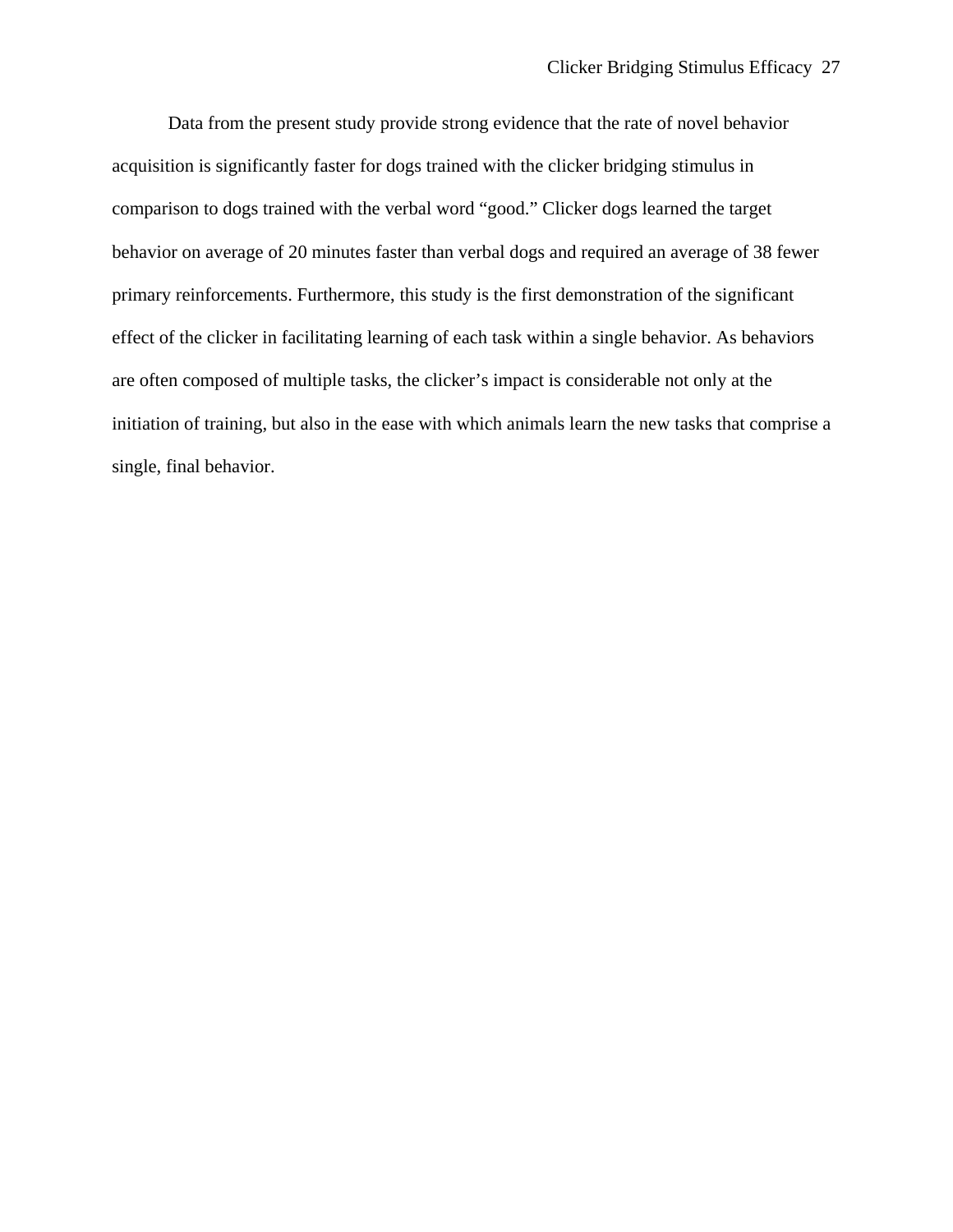## References

Alexander, M. (2003). *Click for Joy*. Waltham, MA: Sunshine Books, Inc.

- Berko, R. M., Wolvin, A. D., & Wolvin, D. R. (1995). Chapter 1: The human communication process. In *Communicating* (pp. 3-36).
- Breland, K., & Breland, M. (1951). A field of applied animal psychology. *American Psychologist, 6*, 202-204.

Breland, K., & Breland, M. (1966). *Animal Behavior*. New York: The MacMillan Company.

- Dennison, P. (2003). *The Complete Idiot's Guide to Positive Dog Training*. Indianapolis: Penguin Group (USA) Inc.
- Devito, J. A. (1994). Nonverbal messages of body and sound. In *Human Communication: The Basic Course* (pp. 146-177).
- Domjan, M. (2003). *The Principles of Learning and Behavior* (5 ed.). Belmont: Wadsworth / Thomson Learning.
- Donaldson, J. (1996). *The Culture Clash*. Berkeley: James and Kenneth Publishers.
- Dunbar, I. (2004). *Before and After Getting Your Puppy*. Novato, CA: New World Library.
- Hare, B., Brown, M., Willamson, C., & Tomasello, M. (2002). The domestication of social cognition in dogs. *Science, 298*(5598), 1634-1636.

Hetts, S. (1999). *Pet Behavior Protocols*. Lakewood, CO: AAHA Press.

Jones, D. A. (2002). *Click Here for a Well-Trained dog*. Eliot, ME: Howling Moon Press.

- King, T. (2004). *Parenting your Dog*. Neptune City, NJ: T.F.H. Publications, Inc.
- McCall, C. A., & Burgin, S. E. (2002). Equine utilization of secondary reinforcement during response extinction and acquisition. *Applied Animal Behaviour Science, 78*, 253-262.

Miller, P. (2001). *The Power of Positive Dog Training*. New York: Wiley Publishing, Inc.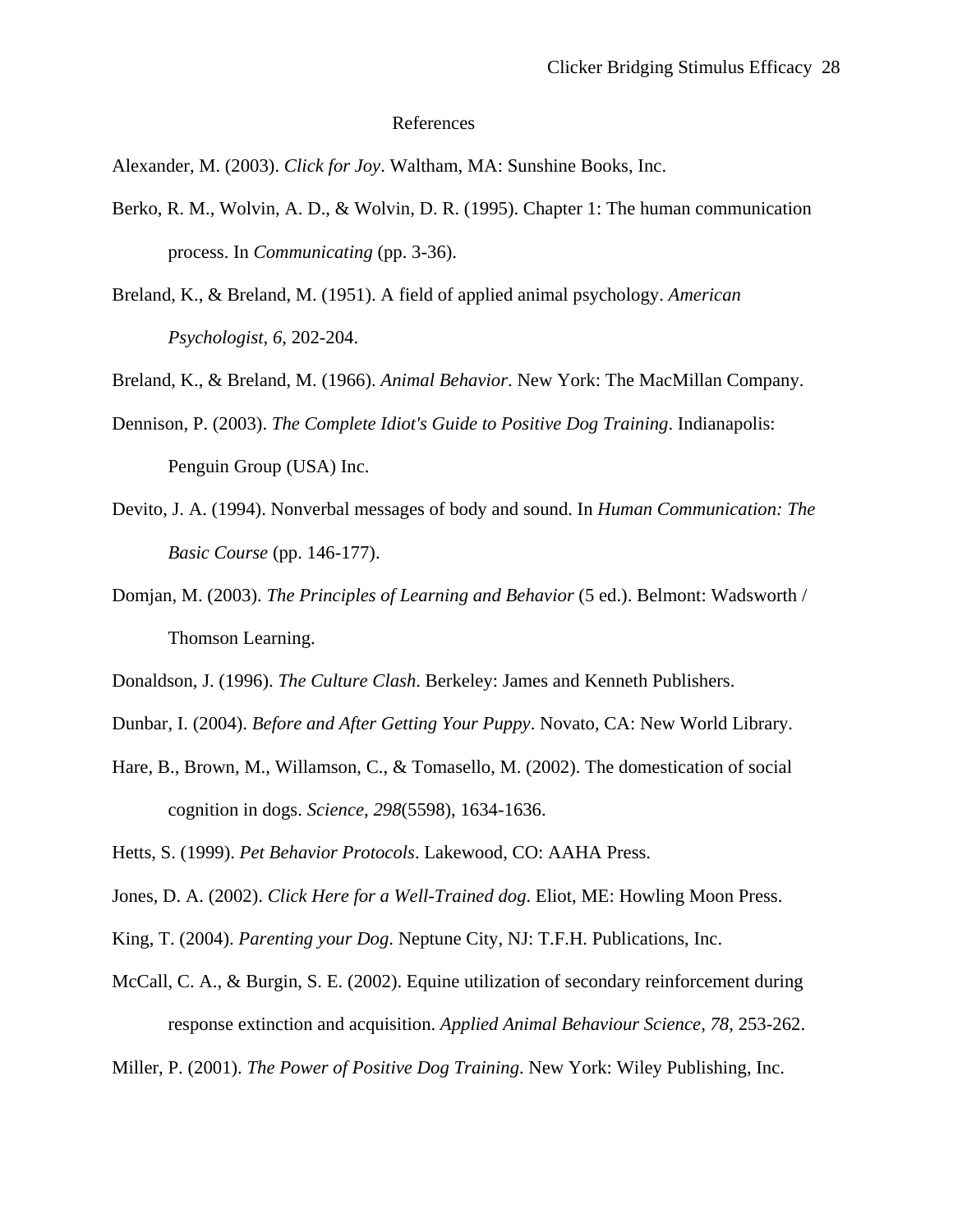Miltenberger, R. G. (2001). *Behavior Modification: Principles and Procedures* (2 ed.). Belmont, CA: Wadsworth/Thomson Learning.

Orne, M. T. (1981). The significance of unwitting cues for experimental outcomes: Toward a pragmatic approach. In T. A. Sebeok & R. Rosenthal (Eds.), *The Clever Hans Phenomenon, Annals of the New York Academy of Sciences* (Vol. 364, pp. 152-159).

- Parsons, E. (2005). *Click to calm: Healing the Aggressive dog*. Waltham, MA: Sunshine Books, Inc.
- Pryor, K. (1984). *Don't Shoot the Dog: The New Art of Teaching and Training*. New York: Bantam.
- Pryor, K. (1999). *Don't Shoot the Dog! The New Art of Teaching and Training* (2 ed.). New York: Bantam Books.

Pryor, K. (2001a). *Clicker Training for Cats*. Waltham, MA: Sunshine Books, Inc.

Pryor, K. (2001b). Cultural transmission of behavior in animals: How a modern training technology uses spontaneous social imitation in cetaceans and facilitates social imitation in horses and dogs. *Behavioral and Brain Sciences, 24*(2), 352.

Pryor, K. (2005a). *Getting Started: Clicker Training for Dogs*. Waltham, MA: Sunshine Books.

- Pryor, K. (2005b). What is Clicker Training? Retrieved November 15, 2005, from http://www.clickertraining.com/training/clicker\_basics/index.htm?loaditem=what\_is\_ct
- Pryor, K. (2006). Click and wait? Does the timing of the reinforcer matter? *Soundings: magazine of the international marine animal trainers' association, 31,* 25.
- Ramirez, K. (1999). *Animal training: Successful animal management through positive reinforcement*. Chicago: John G. Shedd Aquarium.